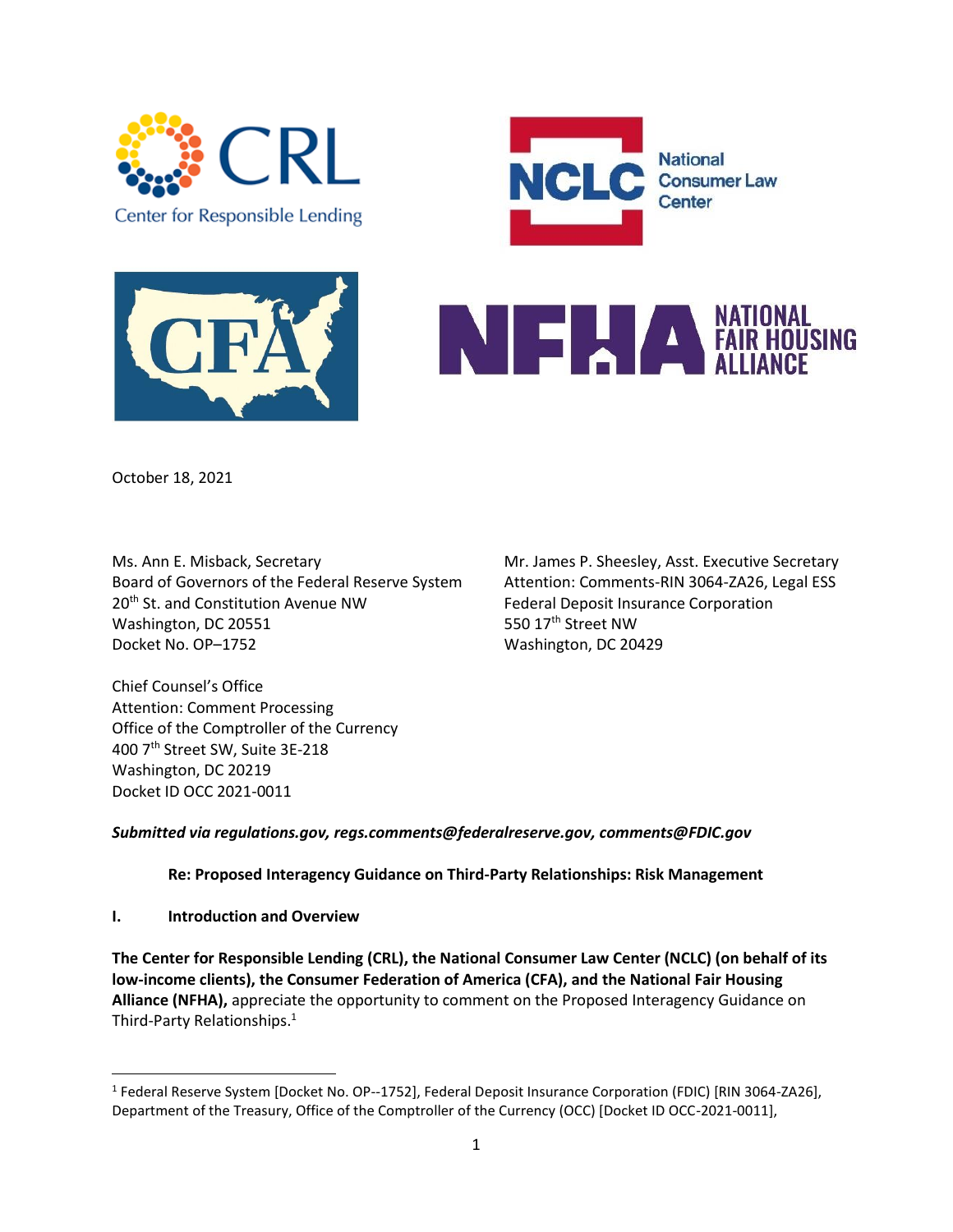We appreciate the agencies' efforts to offer banks an updated framework for managing third-party relationships based on sound risk management principles. However, we are deeply concerned by the proposal's failure to highlight the significant risks associated with high-cost lending involving third-party relationships. The proposal states that the guidance is "especially important" for "relationships that entail greater risk" and for those that "involve critical activities."<sup>2</sup> Yet it is silent on high-cost lending, even as several FDIC-supervisee banks are currently enabling high-cost lending through rent-a-bank schemes. Four of these schemes are even current subjects of state enforcement actions or investigations – clearly posing risks to the banks and consumers alike.

These schemes reflect the ongoing failure of the FDIC to stop these six supervisee banks from renting their charters to non-bank lenders making illegal high-cost loans. They are causing severe harm to consumers, as well as posing risks to the banks. CRL and NCLC provided a number of accounts of individual consumers' painful experiences with the predatory lenders using these rent-a-bank schemes in an appendix to our September 2020 comments filed with the OCC in opposition to its so-called "true lender" rule.<sup>3</sup> The FDIC should take immediate action to stop these harmful schemes.

At the same time, it is critical that the agencies ensure that this joint guidance is not, by its silence, interpreted as permission for banks to enable predatory lending through rent-a-bank schemes. Instead, this guidance should unequivocally declare that it is inappropriate for a bank to rent out its charter to enable attempted avoidance of state consumer protection laws, in particular interest rate and fee caps, or state oversight through licensing regimes. Back in the early 2000s, the OCC was explicit that rent-abank payday lending is "an abuse of the national charter," noting: "It is a matter of great concern to [the OCC] when a national bank essentially rents out its charter to a third-party vendor who originates loans in the bank's name ….We are particularly concerned where an underlying purpose of the relationship is to afford the vendor an escape from state and local laws that would otherwise apply to it."<sup>4</sup> This guidance should do no less today.

We recognize that third-party relationships take many different forms. The expertise, technology and other capacities provided by third parties may enable banks to enhance their lending services and lower costs, thereby benefiting both banks and consumers. In some of these relationships, the partnerships do not avoid the laws that protect consumers or result in dangerous loans. But some third-party partnerships are being used in an attempt to enable the third party to avoid state licensing, interest rate caps or other state consumer protection laws and make loans that are illegal, often in the vast majority of states. There are many legitimate purposes of bank partnerships with third parties, but assisting a

Proposed Interagency Guidance on Third-Party Relationships: Risk Management, 86 Fed. Reg. 38182 (July 19, 2021).

<sup>2</sup> 86 Fed. Reg. at 38184.

<sup>&</sup>lt;sup>3</sup> Comments of Center for Responsible Lending (CRL), National Consumer Law Center (NCLC) (on behalf of its low income clients) and additional civil rights and consumer organizations, to OCC on Notice of Proposed Rulemaking, National Banks and Federal Savings Associations as Lenders, 1557-AE97, at Appendix, pp. 64-78 (Sept. 3, 2020), [https://www.nclc.org/images/pdf/high\\_cost\\_small\\_loans/payday\\_loans/OCC-True-Lender-Comments.pdf.](https://www.nclc.org/images/pdf/high_cost_small_loans/payday_loans/OCC-True-Lender-Comments.pdf)

<sup>4</sup> News Release, Comptroller of the Currency, OCC Concludes Case Against First National Bank in Brookings Involving Payday Lending, Unsafe Merchant Processing, and Deceptive Marketing of Credit Cards (Jan. 21, 2003), *available at* [https://www.occ.gov/static/news-issuances/news-releases/2003/nr-occ-2003-3.pdf.](https://www.occ.gov/static/news-issuances/news-releases/2003/nr-occ-2003-3.pdf)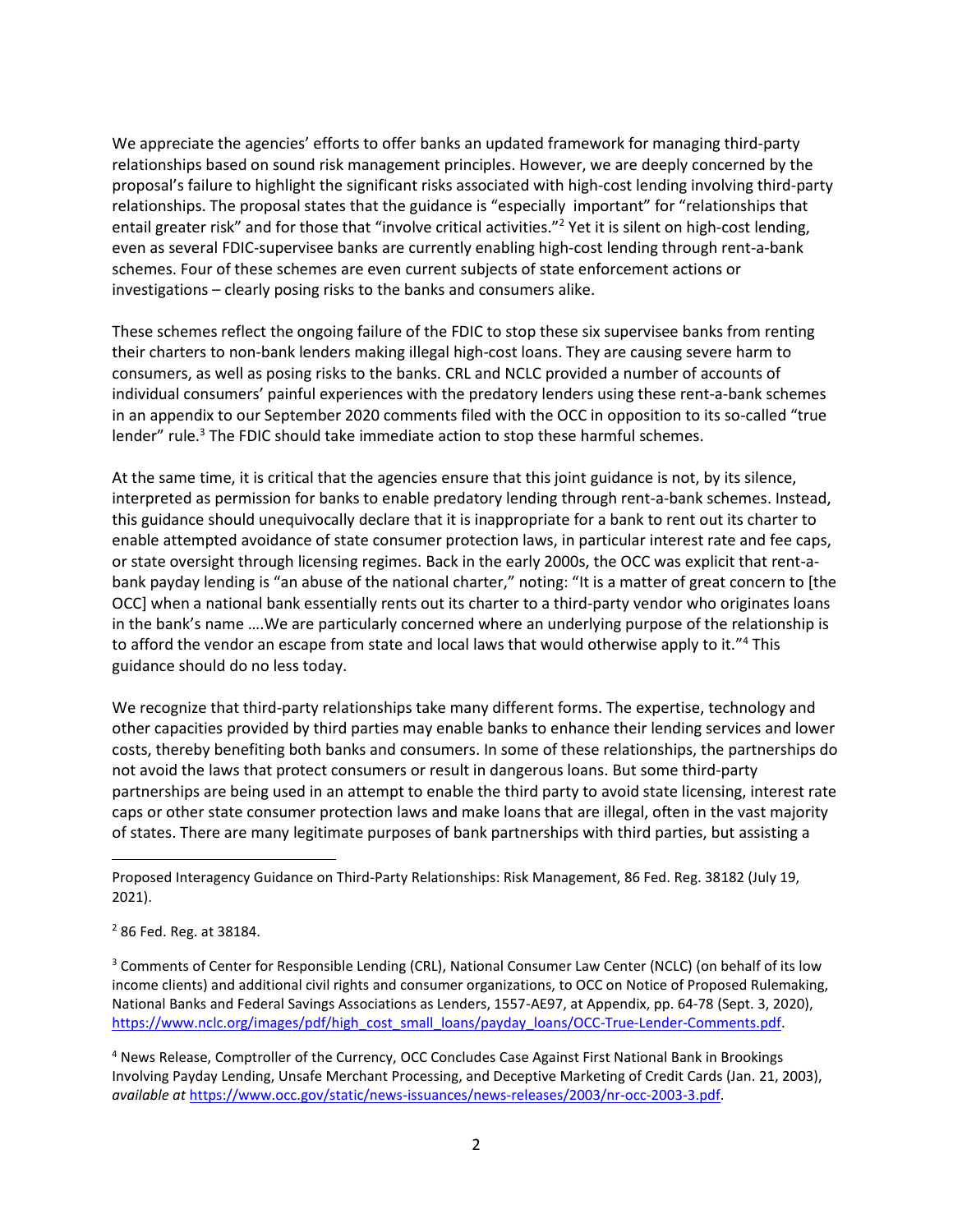third party in the violation or evasion of state laws is not one of them. Banks expose both consumers and themselves to risks when they permit themselves to be used as pawns by predatory lenders.

The core of our concerns with rent-a-bank schemes is that they facilitate predatory, unaffordable credit. Rent-a-bank relationships are especially risky to banks and harmful to consumers when they enable lending above the Military Lending Act's (MLA) fee-inclusive 36% interest rate cap (MLA 36% APR). Lending above those rates violates the laws of a significant number of states and poses a number of other risks, including greater risk of (i) violating the MLA itself; (ii) predatory lending, consequent harms, and violation of other prohibitions against unfair, deceptive or abusive practices, including debt collection abuses associated with unaffordable loans; (iii) fair lending issues; (iv) litigation risk and risk that the scheme may be found unlawful, with the bank potentially responsible for conspiring to assist an attempted evasion of usury laws, given the greater disparity between permissible state interest rate limits and the loans made through the scheme; and (v) reputation risk when a bank attempts to enable a third party to offer a product it would not offer directly to its own customers and that is illegal across the country, often using underwriting guidelines it would not approve for its own customers.

Indeed, there is no way for banks to engage in partnerships involving loans exceeding MLA 36% APR that does not pose high risks. The more the bank insulates itself from the risks and shifts those risks to the non-bank lender, the more likely the arrangement will be found to be a sham. In that case, the bank could itself be exposed to litigation risk; lost revenue if the sham is shut down; and the reputation risk involved with any high-cost lending. On the other hand, if the bank takes on more economic risk in the loans, or more involvement in underwriting, the bank itself is taking on the plethora of risks involved with patently predatory lending. And certainly a bank being the actual lender of exorbitantly priced, unaffordable, extremely high default-rate loans cannot be a desirable outcome. These high-cost partnerships are lose-lose endeavors, for consumers and the banking system alike.

#### **Our comments emphasize the following points:**

- **A handful of FDIC-supervised banks are engaged in high-cost rent-a-bank schemes, which the FDIC should immediately prohibit. This proposed guidance, by its silence, could encourage more schemes.**
- **Other OCC- and FDIC-supervised banks are enabling high-cost credit features on non-bank deposit accounts that potentially involve violations or evasion of state lending laws or the CFPB's prepaid accounts rule.**
- **The guidance should explicitly provide that banks should not engage in partnerships that enable non-banks to claim they are not subject to state licensing or consumer protection laws;**
- **At a minimum, the guidance should explicitly:**
	- o **deem bank involvement in lending that exceeds state interest rate limits that apply to non-banks a "critical activity";**
	- o **declare that loans exceeding a fee-inclusive 36% APR pose especially high risks;**
	- o **provide that when loans exceed MLA 36% APR, the federal banking supervisor will directly examine the third-party partner and charge the bank for the cost of those examinations.**
- **Guidance addressing information security should be generally applicable not only to data aggregators but to all companies with which a bank shares data, including consumer reporting agencies (CRAs) and other data gathering entities (***e.g.***, data brokers such as Acxiom).**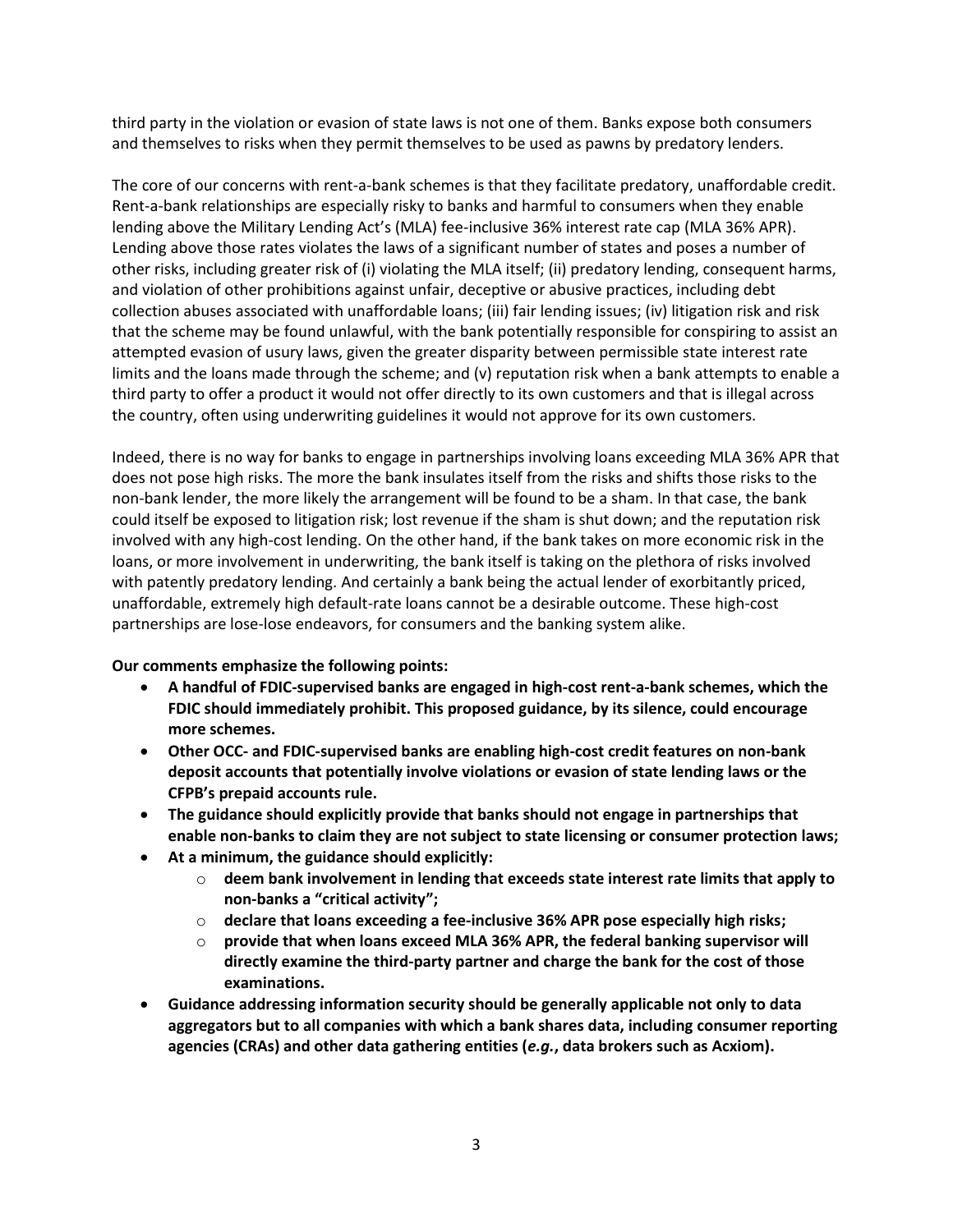#### **II. A Handful of FDIC-Supervised Banks Are Engaged in High-Cost, Predatory Rent-a-Bank Schemes, which the FDIC Should End.**

We are aware of six FDIC-supervised banks<sup>5</sup> enabling at least 15 high-cost consumer lenders<sup>6</sup> to attempt to evade state interest rate limits with loans that are illegal for the non-bank lender to make. As a whole, many of the loans offered through these schemes are **illegal in up to 42 states and DC**. <sup>7</sup> These schemes are as follows:<sup>8</sup>

- **Republic Bank and Trust** (Kentucky-chartered) is enabling:
	- o **Enova**, which operates payday and installment lender **CashNetUSA**, to make **NetCredit**branded installment loans at rates up to 99.99% APR;
	- o **Elevate** to make **Elastic**-branded installment loans at effective rates up to 109% APR;
- **FinWise Bank** (Utah-chartered) is enabling:
	- o **Opportunity Financial, LLC (OppFi)** to make installment loans at rates up to 160% APR;
	- o **Elevate** to make **Rise**-branded installment loans at rates up to 99%-149% APR (Elevate uses two additional banks to enable Rise loans as well, noted below);
	- o **American First Finance** to make secured and unsecured installment loans for purchases at retailers including furniture, appliances, home improvements, pets, veterinarian services auto and mobile home repair, jewelry and body art at rates up to about 161% APR;
- **Capital Community Bank** (Utah-chartered) is enabling:
	- o **Elevate Credit** to make **Rise**-branded installment loans at rates up to 99-149% APR.
	- o **Wheels Financial Group**, LLC dba **LoanMart** (under the **ChoiceCash** brand) to make illegal auto title loans at rates up to 170% APR.
	- o **Check Into Cash**, **Axcess Financial** (under the **Xact** brand), **EZ\$Money Check Cashing**, **LoanMe**, **Lendly LLC**, **MoneyKey**, **Quickcredit.com**, and **SunUp Financial** to make highcost loans.<sup>9</sup>

<sup>5</sup> Capital Community Bank, FinWise Bank, First Electronic Bank, Lead Bank, Republic Bank & Trust (Kentucky), and TAB Bank

<sup>&</sup>lt;sup>6</sup> [American First Finance,](https://www.nclc.org/issues/high-cost-small-loans/rent-a-bank-loan-watch-list.html#AFF) [Axcess Financial](https://www.axcess-financial.com/) [\(Xact](https://www.xact.com/) brand), [EasyPay,](https://www.nclc.org/issues/high-cost-small-loans/rent-a-bank-loan-watch-list.html#Easy) [Elevate,](https://www.nclc.org/issues/high-cost-small-loans/rent-a-bank-loan-watch-list.html#Rise) [Enova,](https://www.nclc.org/issues/high-cost-small-loans/rent-a-bank-loan-watch-list.html#Enova) [EZ\\$Money Check Cashing,](https://bellevue-ne.getezmoney.com/resources/faq/) Wheels Financial [\(LoanMart](https://www.nclc.org/issues/high-cost-small-loans/rent-a-bank-loan-watch-list.html#Mart) brand)**,** [LoanMe,](https://www.loanme.com/form/0) [Lendly, LLC,](https://getlendly.com/#howitworks) [MoneyKey,](https://www.moneykey.com/) [OppFi,](https://www.nclc.org/issues/high-cost-small-loans/rent-a-bank-loan-watch-list.html#Opp) [Personify Financial,](https://www.nclc.org/issues/high-cost-small-loans/rent-a-bank-loan-watch-list.html#Personify) [Quickcredit.com,](http://www.quickcredit.com/) and SunUp Financial, LLC, [d/b/a/ BalanceCredit.com.](https://www.balancecredit.com/)

 $7$  Most of the loans through these schemes are well into the triple digits. Forty-two states and DC cap the interest rate on a \$2,000, two-year loan at 59% or less. *See* NCLC, State Rate Caps for \$500 and \$2,000 Loans (July 2021), [http://bit.ly/state-rate-caps;](http://bit.ly/state-rate-caps) N.D. Cent. Code § 13-04.1-09.3(1) (effective Aug. 1, 2021).

<sup>&</sup>lt;sup>8</sup> See NCLC, High-Cost Rent-a-Bank Loan Watch List, updated periodically, at **https://www.nclc.org/issues/high**[cost-small-loans/rent-a-bank-loan-watch-list.html.](https://www.nclc.org/issues/high-cost-small-loans/rent-a-bank-loan-watch-list.html)

<sup>9</sup> The Center for Economic Integrity, an Arizona-based community and advocacy organization, recently documented Capital Community Bank's rent-a-bank schemes in detail as part of a complaint the organization filed with the FDIC about the high-cost lending the bank is enabling in Arizona. See these details and the organization's complaint a[t https://economicintegrity.org/?p=2875.](https://economicintegrity.org/?p=2875)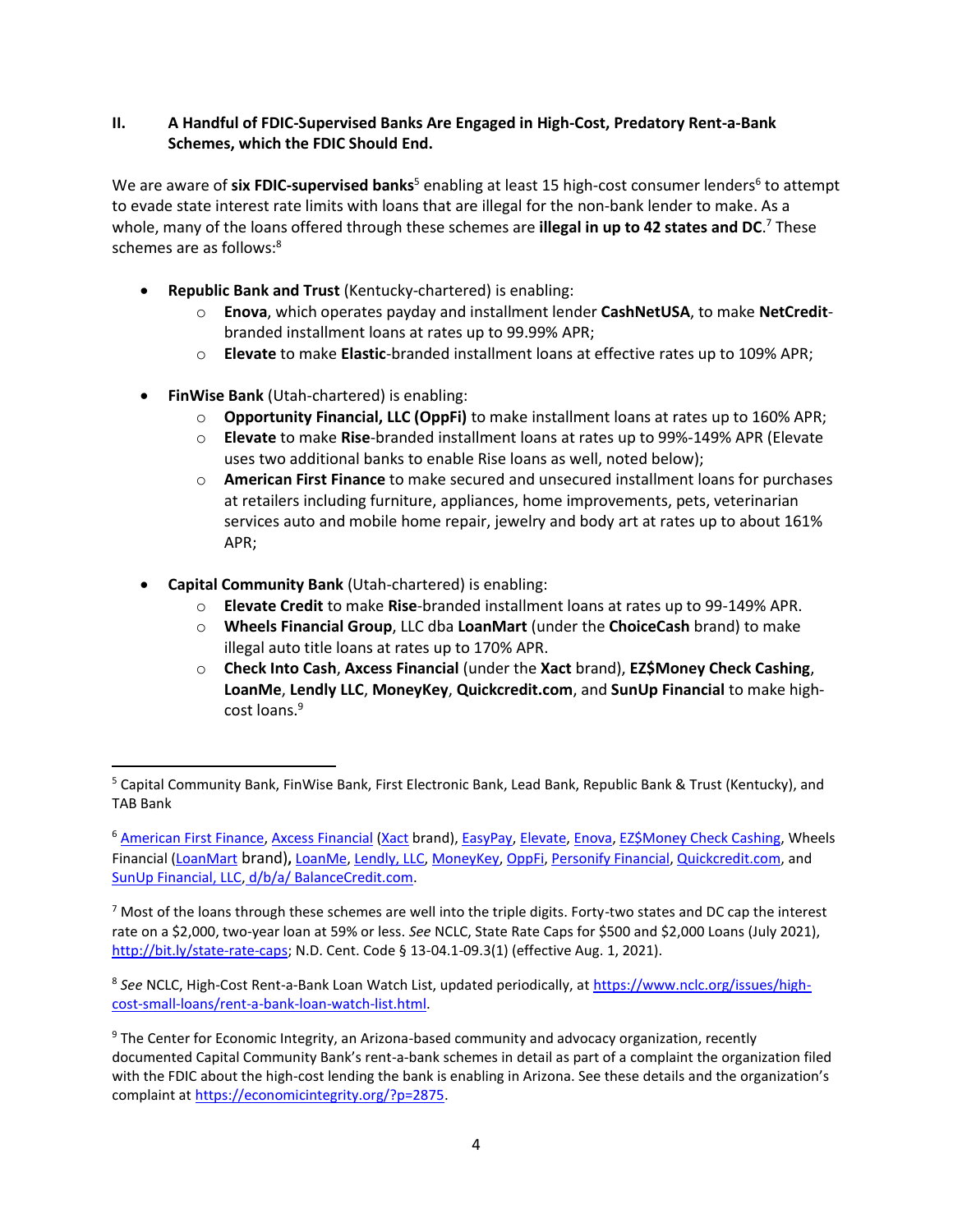- **First Electronic Bank** (Utah-chartered industrial loan company (ILC)), like FinWise bank, is enabling **Elevate** to make **Rise**-branded installment loans at rates up to 99%-149% APR, and **Applied Data Finance**, dba **Personify Financial**, to make loans up to 179.99% APR.
- **TAB Bank** (Utah-chartered) is enabling Duvera Billing Services dba **EasyPay Finance** to make loans at rates up to 188.99% APR through businesses across the country that sell auto repairs, furniture, home appliances, pets, wheels, and tires, among other items.
- **Lead Bank** (Missouri-chartered), like Capital Community Bank, is enabling **LoanMe** to make loans in certain states.<sup>10</sup> LoanMe's rates reach at least 85% APR.<sup>11</sup>

Most of the above schemes are addressed in further detail in CRL and NCLC's comments to the FDIC<sup>12</sup> and OCC<sup>13</sup> on their proposed so-called "Madden fix" rules, and to the OCC on its proposed so-called "true lender" rule, $14$  which was finalized before being overturned by Congress in June 2021.

As with all typical rent-a-bank schemes, these programs are predominantly designed by, operated by, and run for the profit of non-bank companies that are and should be subject to state law. Typically the non-bank is the dominant force behind the program both on the front end – designing all features of the loan program, setting the underwriting criteria, marketing the loans to consumers or small businesses, taking and processing applications – and on the back end, servicing and collecting the loans and owning or benefiting from the assigned loans or receivables.<sup>15</sup> The bank nominally approves these aspects of the program and makes underwriting decisions, but often using criteria, software, or analysis primarily designed or provided by the nonbank company. Thus, key decisions are led and, in practice, effectively made by the non-bank.<sup>16</sup> In more recent incarnations, the bank may claim to retain ownership of the

 $11$  *Id.* 

<sup>13</sup> Comments of CRL, NCLC (on behalf of its low income clients) and additional civil rights and consumer organizations, to OCC on Notice of Proposed Rulemaking, Permissible Interest on Loans That Are Sold, Assigned, or Otherwise Transferred, RIN 1557-AE73 at 21-23 (Jan. 21, 2020), [https://www.nclc.org/images/pdf/rulemaking/comments-occ-interest-rates-and-apps.pdf.](https://www.nclc.org/images/pdf/rulemaking/comments-occ-interest-rates-and-apps.pdf)

<sup>14</sup> Comments of CRL, NCLC (on behalf of its low income clients) and additional civil rights and consumer organizations, to OCC on Notice of Proposed Rulemaking, National Banks and Federal Savings Associations as Lenders, 1557-AE97 at 44-49 (Sept. 3, 2020), [https://www.nclc.org/images/pdf/high\\_cost\\_small\\_loans/payday\\_loans/OCC-True-Lender-Comments.pdf.](https://www.nclc.org/images/pdf/high_cost_small_loans/payday_loans/OCC-True-Lender-Comments.pdf)

<sup>15</sup> As the National Community Reinvestment Coalition points out in its comments to this docket, no complaints in the CFPB consumer complaints database about Enova mention Republic Bank & Trust, even though Enova uses a rent-a-bank scheme through Republic in about 20 states. And no Personify Financial complaints mention First Electronic Bank.

 $16$  As but one indication of the lender's control over the business, note Elevate's discussion of its control over their products' APRs: "We aim to manage our business to achieve a long-term operating margin of 20% . . . . and do not

<sup>10</sup> <https://www.loanme.com/>

 $12$  Comments of CRL, NCLC (on behalf of its low income clients) and additional civil rights and consumer organizations, to FDIC on Notice of Proposed Rulemaking, Federal Interest Rate Authority, RIN 3064-AF21 at 32-34 (Feb. 4, 2020)[, https://www.responsiblelending.org/sites/default/files/nodes/files/research-publication/groups](https://www.responsiblelending.org/sites/default/files/nodes/files/research-publication/groups-crl-comment-fdic-madden-feb2020.pdf)[crl-comment-fdic-madden-feb2020.pdf.](https://www.responsiblelending.org/sites/default/files/nodes/files/research-publication/groups-crl-comment-fdic-madden-feb2020.pdf)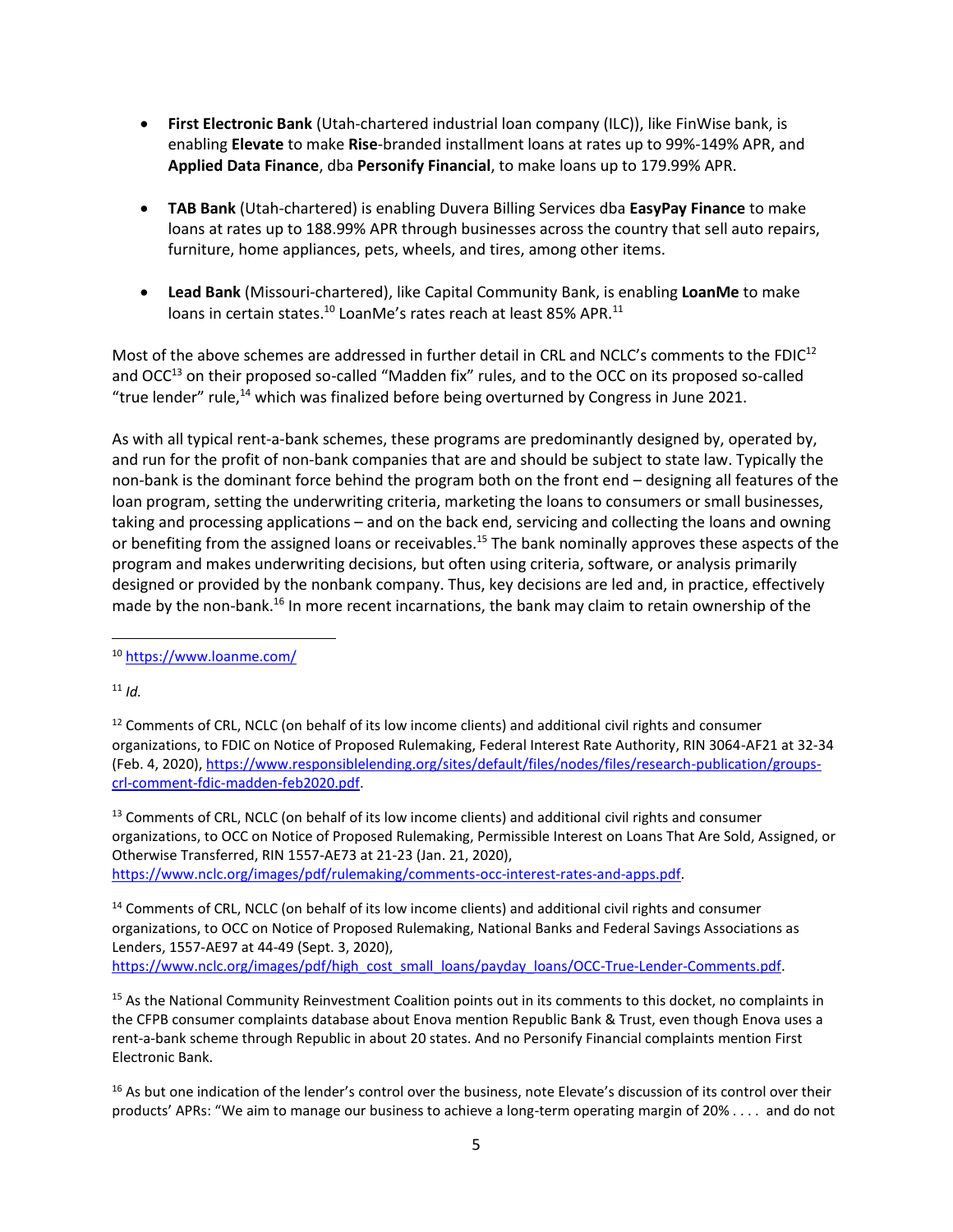empty shell of a "loan" or "account" and only to sell receivables or participation interests. The bank may retain a share of the receivables, but the non-bank company typically has a far larger share of the economic interest – both risk and reward – in the program.

As discussed further in Section V below, bank involvement in high-cost loans like those above pose severe risks to consumers and banks alike. The FDIC is overdue in putting an end to these schemes, and it should do so immediately.

## **III. Other OCC- and FDIC-Supervised Banks are Enabling High-Cost Credit Features on Non-Bank Deposit Accounts.**

A different form of rent-a-bank lending is starting to emerge in the deposit space. The Consumer Financial Protection Bureau's prepaid accounts rule, effective April 2019, limits overdraft and credit features on prepaid accounts. The rule eliminates the overdraft exception from the Truth in Lending Act (TILA) and effectively prohibits overdraft fees and credit features that are immediately offset from incoming deposits.<sup>17</sup> But two different forms of evasion of those rules have begun.

First, prepaid card companies have started offering so-called "bank accounts" with an opt-in overdraft fee feature that violates the prepaid accounts rule. Though styled as individual bank accounts, the accounts are not "checking accounts" entitled to the exception in the prepaid accounts rule.<sup>18</sup> These accounts are typically sold at payday loan stores. For example, these fake bank accounts are offered by the prepaid card company NetSpend, through OCC-supervised MetaBank, through payday lenders including ACE Cash Express. Similarly, the payday lender CURO (SpeedyCash, Rapid Cash) offers these fake bank accounts with overdraft credit and fees through its Revolve Finance brand using FDICsupervised Republic Bank of Chicago. As with other rent-a-bank schemes, these accounts and credit features are predominantly designed and run by, and operate for the benefit, of non-bank companies.

Second, a newer evasive high-cost credit feature with interest hidden in purportedly voluntary "tips" is being offered by non-bank companies (often deceptively called "challenger banks" or "neo banks") that offer other forms of non-bank deposit accounts, with a bank behind the scenes facilitating the evasion.

For example, the "fintech" company Chime offers "banking" through a "spending account" and associated debit card issued by OCC- supervised Stride Bank or FDIC-supervised Bancorp Bank. (Chime

<sup>17</sup> *See* CFPB, Prepaid Rule, Small entity compliance guide (April 2019), https://files.consumerfinance.gov/f/documents/cfpb\_prepaid\_small-entity-compliance-guide.pdf

expect our operating margin to increase beyond that level over the long-term, as we intend to pass on any improvements over our targeted margins to our customers in the form of lower APRs. We believe this is a critical component of our responsible lending platform and over time will also help us continue to attract new customers and retain existing customers." Elevate Form 10K, 2020, at 66.

 $18$  The prepaid account rule excludes "a checking account, share draft account, or negotiable order of withdrawal account." 12 C.F.R. §1005.2(b)(3)(i)(D)(3). The accounts offered by prepaid card companies do not offer checks (or share drafts, the credit union equivalent) and thus are not checking accounts and also are not NOW accounts that require more notice before withdrawals.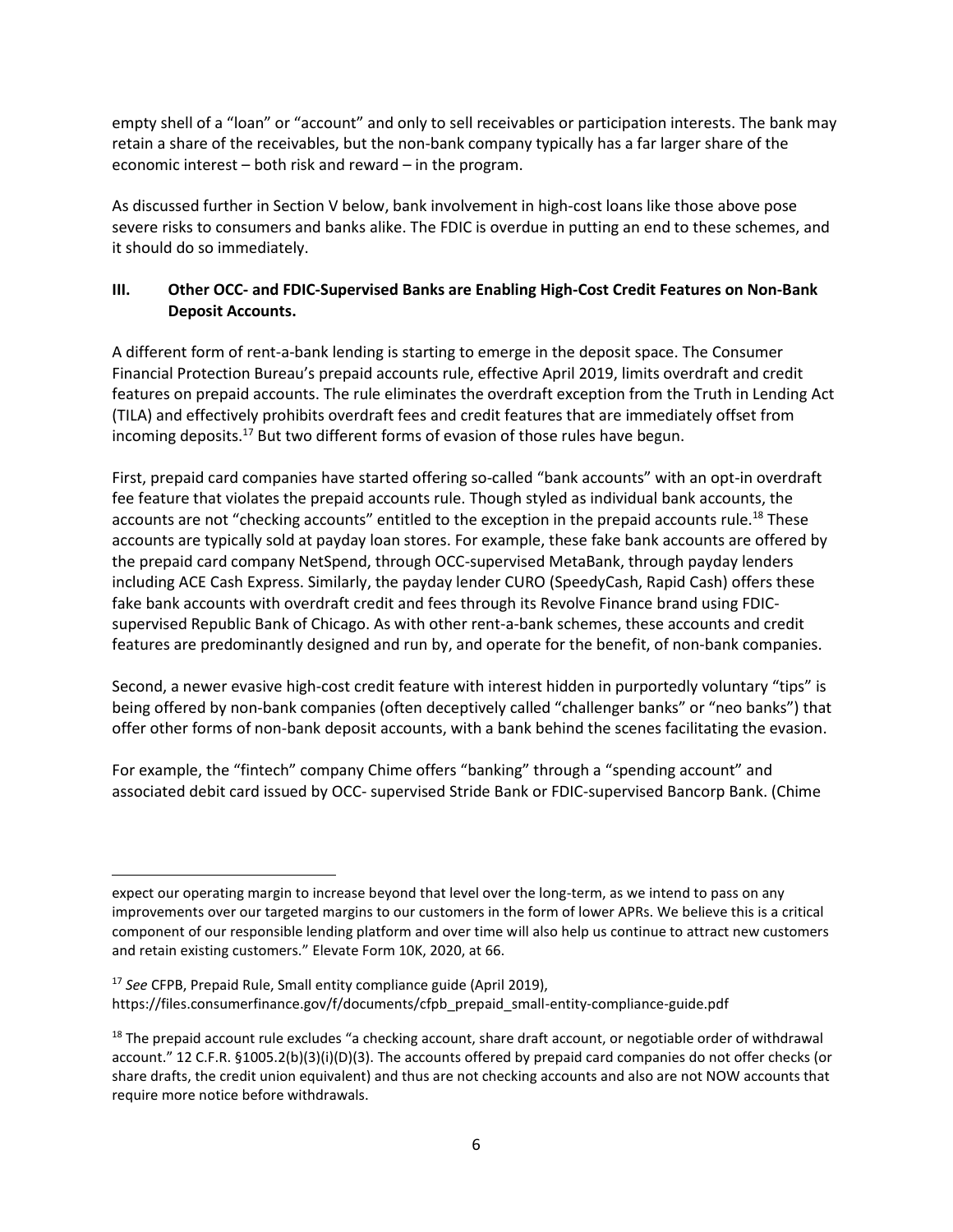was forced to stop calling itself a bank in response to state enforcement actions.<sup>19</sup>) Chime offers "Fee-Free Overdraft" up to \$200, but collects purportedly voluntary "tips" from people. $^{20}$ 

Similarly, the non-bank company MoneyLion offers "Everything you'd want from a banking account" through a "demand deposit account" provided through MetaBank.<sup>21</sup> The account offers "0% APR" "cash advances up to \$250 with no interest" but also uses the deceptive "tips" model and also charges a \$4.99 "turbo fee" if the consumer wants the funds immediately.<sup>22</sup> MoneyLion has faced numerous enforcement actions and lawsuits. These are just a few: It is currently under investigation by the CFPB related to its "membership model" and compliance with the Military Lending Act,<sup>23</sup> and the Ninth Circuit recently ruled that a consumer could pursue public injunctive relief against MoneyLion in arbitration for offering "credit-builder loans" that "lured her into debt" through its "high-tech debt trap" app.<sup>24</sup> The Virginia Attorney General also sued MoneyLion for offering installment loans over the internet and falsely claiming that it was licensed in Virginia.<sup>25</sup>

The "tips" model is being used to attempt to evade federal and state lending laws. The "tips" are unlikely to be as voluntary as claimed, and they are effectively a hidden form of interest that should trigger APR disclosures and other requirements of the Truth in Lending Act. It is highly likely that Chime and MoneyLion, like other purveyors of the deceptive tips model,<sup>26</sup> engage in practices that push people

[%20IL%20Settlement%20Agreement%20and%20Consent%20Order.pdf.](https://www.idfpr.com/banks/cbt/Enforcement/2021/2021%2003%2025%20Chime%20-%20IL%20Settlement%20Agreement%20and%20Consent%20Order.pdf)

<sup>23</sup> *See* Dan Ennis, BankingDive, MoneyLion discloses CFPB, SEC, state probes ahead of \$2.4B merger (June 11, 2021), [https://www.bankingdive.com/news/moneylion-discloses-cfpb-sec-state-probes-ahead-of-24b](https://www.bankingdive.com/news/moneylion-discloses-cfpb-sec-state-probes-ahead-of-24b-merger/601676/)[merger/601676/.](https://www.bankingdive.com/news/moneylion-discloses-cfpb-sec-state-probes-ahead-of-24b-merger/601676/)

<sup>24</sup> DiCarlo v. MoneyLion, Inc., 988 F.3d 1148 (9<sup>th</sup> Cir. 2021).

<sup>25</sup> *See* Commonwealth of Virginia, Office of the Attorney General, Press Release, "Virginia Consumers To Receive \$2.7 Million In Relief From Settlement With Internet Lender" (Feb. 7, 2018), [https://www.oag.state.va.us/media](https://www.oag.state.va.us/media-center/news-releases/1122-february-7-2018-virginia-consumers-to-receive-2-7-million-in-relief-from-settlement-with-internet-lender)[center/news-releases/1122-february-7-2018-virginia-consumers-to-receive-2-7-million-in-relief-from-settlement](https://www.oag.state.va.us/media-center/news-releases/1122-february-7-2018-virginia-consumers-to-receive-2-7-million-in-relief-from-settlement-with-internet-lender)[with-internet-lender.](https://www.oag.state.va.us/media-center/news-releases/1122-february-7-2018-virginia-consumers-to-receive-2-7-million-in-relief-from-settlement-with-internet-lender) 

<sup>26</sup> See, e.g., Kevin Dugan, New York Post, [Cash-advance app Earnin gets subpoenaed by NY regulator: source](https://nypost.com/2019/03/28/cash-advance-app-earnin-gets-subpoenaed-by-ny-regulator-source/) (Mar. 28, 2019) ("Earnin encouraged users to leave a tip of anywhere between zero and \$14 on a \$100 weekly loan. Users who don't leave a tip appear to have their credit restricted. Meanwhile, a \$14 tip would equate to a 730 percent APR — nearly 30 times higher than New York's 25 percent cap."); Fast Compan[y, These 2 Black founders](https://www.fastcompany.com/90605796/payday-loan-alternative-solo-funds)  [aim to offer a fairer alternative to payday loans](https://www.fastcompany.com/90605796/payday-loan-alternative-solo-funds) (Feb. 18, 2021) ("When requesting a loan, for instance, SoLo asks borrowers to choose a "donation" to the app on top of their tip to the lender, starting at 7% or \$3.50 for new borrowers seeking \$50 loans. Technically, the donation is optional, but the only way to avoid it is through a toggle in SoLo's settings menu, which must be reactivated for each request. There's no way to opt out of donations while making the request itself. Industry watchdogs have also raised concerns about the tipping model. While SoLo's tips

<sup>19</sup> *See, e.g.,* Anna Hrushka, BankingDive, California regulator orders Chime to stop calling itself a bank (May 6, 2021), [https://www.bankingdive.com/news/california-regulator-orders-chime-to-stop-calling-itself-a](https://www.bankingdive.com/news/california-regulator-orders-chime-to-stop-calling-itself-a-bank/599710/)[bank/599710/;](https://www.bankingdive.com/news/california-regulator-orders-chime-to-stop-calling-itself-a-bank/599710/) State of Illinois, Dep't of Fin'l and Prof'l Reg., Settlement agreement and Consent Order, In re Chime Financial, Inc., No. 2021-DB-01 (March 25, 2021), [https://www.idfpr.com/banks/cbt/Enforcement/2021/2021%2003%2025%20Chime%20-](https://www.idfpr.com/banks/cbt/Enforcement/2021/2021%2003%2025%20Chime%20-%20IL%20Settlement%20Agreement%20and%20Consent%20Order.pdf)

<sup>20</sup> [https://www.chime.com/spotme/.](https://www.chime.com/spotme/) 

<sup>21</sup> [https://www.moneylion.com/banking/.](https://www.moneylion.com/banking/) 

<sup>22</sup> [https://www.moneylion.com/instacash/.](https://www.moneylion.com/instacash/)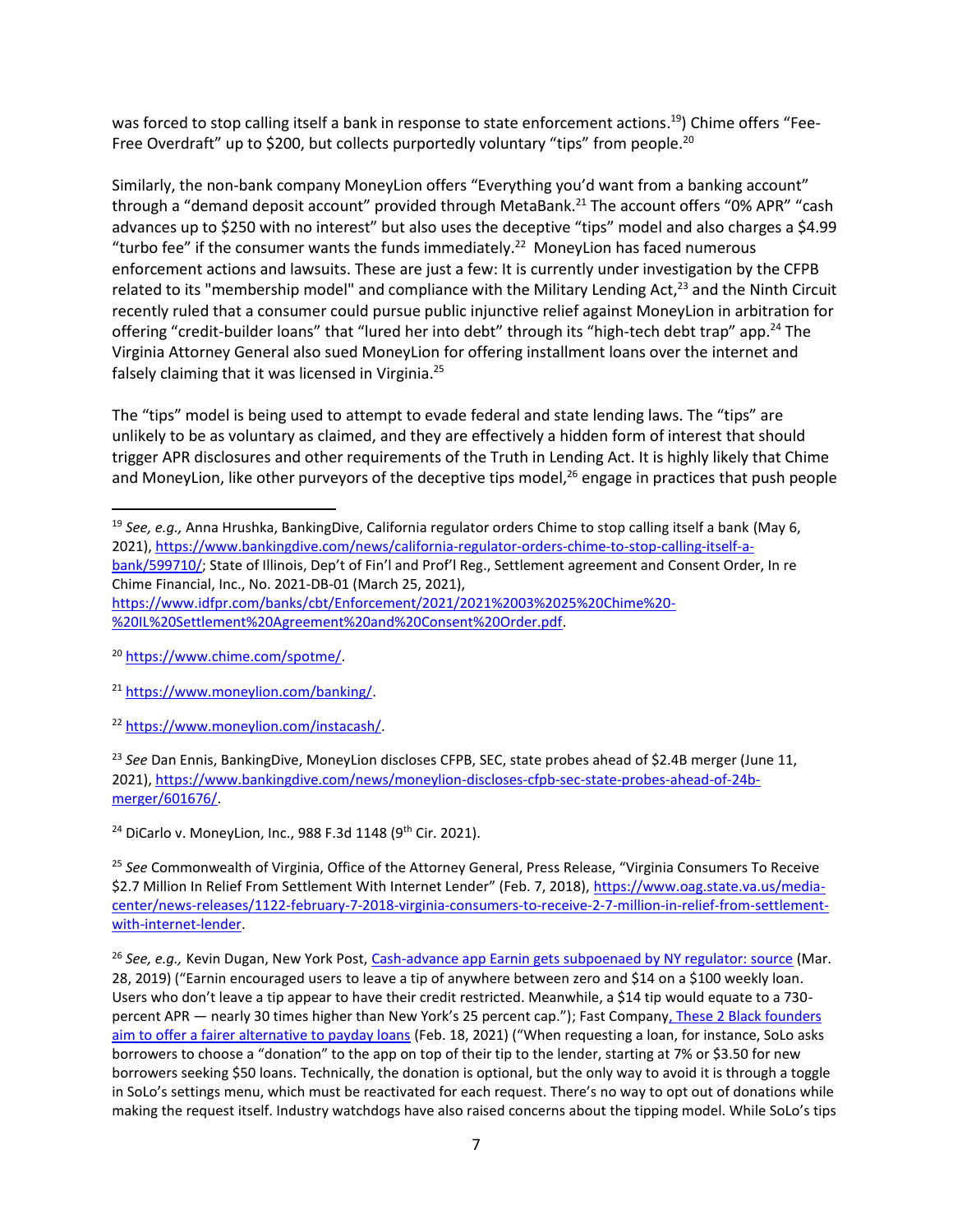into tipping, such as by having a default tip that should be viewed as a finance charge.<sup>27</sup> Even if voluntary, "tips" could still be finance charges under TILA.<sup>28</sup> Moreover, non-checking accounts offered by non-banks like Chime and MoneyLion should be viewed as prepaid accounts just like the prepaid card company "bank accounts" discussed above, and the CPFB's prepaid accounts rule prohibits overdraft or credit features that trigger a negative balance repaid upon the next deposit, even if there are no "tips" or other charges at all.<sup>29</sup>

Credit and overdraft features on non-bank deposit accounts are a form of high-cost rent-a-bank lending. Under some state laws, even "voluntary" interest can violate usury laws.<sup>30</sup> On a short-term advance of, say, \$100, with a 12 day-duration, $31$  a "tip" of \$5 equates to a 150% APR, while a \$10 tip on \$250 equates to a 120% APR. As the loan term gets shorter, these effective rates increase substantially. Credit at these rates is illegal in a number of states, and banks should not facilitate attempts by non-banks to evade state usury laws.

Notably, Stride Bank, one of Chime's partners, is the same bank that was enabling 179% APR rent-a-bank loans for the payday lender CURO until that program stopped taking applications (apparently due to OCC pressure) in the middle of the battle over the OCC fake lender rule.<sup>32</sup> MetaBank, the partner on NetSpend "bank accounts," previously faced an enforcement action by the Office of Thrift Supervision

 $29$  The rule generally prohibits any overdraft features other than a \$10 free cushion.

<sup>30</sup> *See, e.g.,* Buck v. Dahlgren, 100 Cal.Rptr. 462 (Ct. App. 1972) ("'[V]oluntary' payments of interest do not waive the rights of the payors" to ensure usury laws) (quoting Stock v. Meek, 35 Cal.2d 809, 817, 221 P.2d 15, 20 (1950)).

<sup>31</sup> CFPB found that the average loan term of bank deposit advances was 12 days. CFPB, Payday Loans and Deposit Advance Products, A white paper of initial findings at 28 (April 2013), [https://files.consumerfinance.gov/f/201304\\_cfpb\\_payday-dap-whitepaper.pdf.](https://files.consumerfinance.gov/f/201304_cfpb_payday-dap-whitepaper.pdf)

32 See <https://www.vergecredit.com/> ("We are not accepting new loan applications at this time. However, we are still servicing all open loans.").

are also voluntary, and about 7% of loans funded on the platform involve no tipping at all, the app notes that loans are much more likely to be funded when users tip the maximum amount. Between tips and donations, users may end up paying a rate that's not much more favorable than payday loans, even if the model for late payments is less predatory.").

<sup>&</sup>lt;sup>27</sup> Courts and the CFPB have found violations of the Electronic Fund Transfer Act's ban on compulsory use when electronic repayment is a default method, even if the consumer can undo the default. *See* de la Torre v. CashCall, Inc., 56 F. Supp. 3d 1073, 2014 WL 3752796, at \*8 (N.D. Cal. July 30, 2014), vacated on other grounds, 2014 WL 7277377 (N.D. Cal. Dec. 22, 2014); Fed. Trade Comm'n v. Payday Fin., L.L.C., 989 F. Supp. 2d 799 (D.S.D. 2013); Pinkett v. First Citizens Bank, 2010 WL 1910520 (N.D. Ill. May 10, 2010); O'Donovan v. CashCall, Inc., 2009 WL 1833990 (N.D. Cal. June 24, 2009); [W. Va. ex rel. McGraw v. CashCall, Inc. et al.,](http://www.nclc.org/images/pdf/unreported/cashcall_phase_I_debt_collection_decision.pdf) No. 08-C-1964 (W.V. Cir. Ct. Sept. 10, 2012), available at [www.nclc.org/unreported;](http://www.nclc.org/unreported) [In re](https://files.consumerfinance.gov/f/documents/cfpb_2015-cfpb-0029_document-308_2021-01.pdf) [Integrity Advance, L.L.C.,](https://files.consumerfinance.gov/f/documents/cfpb_2015-cfpb-0029_document-308_2021-01.pdf) CFPB No. 2015-CFPB-0029 (Jan. 11, 2021).

<sup>28</sup> *See* Federal Reserve System, Truth in Lending, Final rule, 61 Fed. Reg. 49237, 49239 (Sept. 19, 1996) ("The Board has generally taken a case-by-case approach in determining whether particular fees are 'finance charges,' and does not interpret Regulation Z to automatically exclude all 'voluntary' charges from the finance charge.") (implementing the Truth in Lending Act Amendments of 1995, which establish new creditor liability rules for closed-end loans secured by real property or dwellings and consummated on or after September 30, 1995).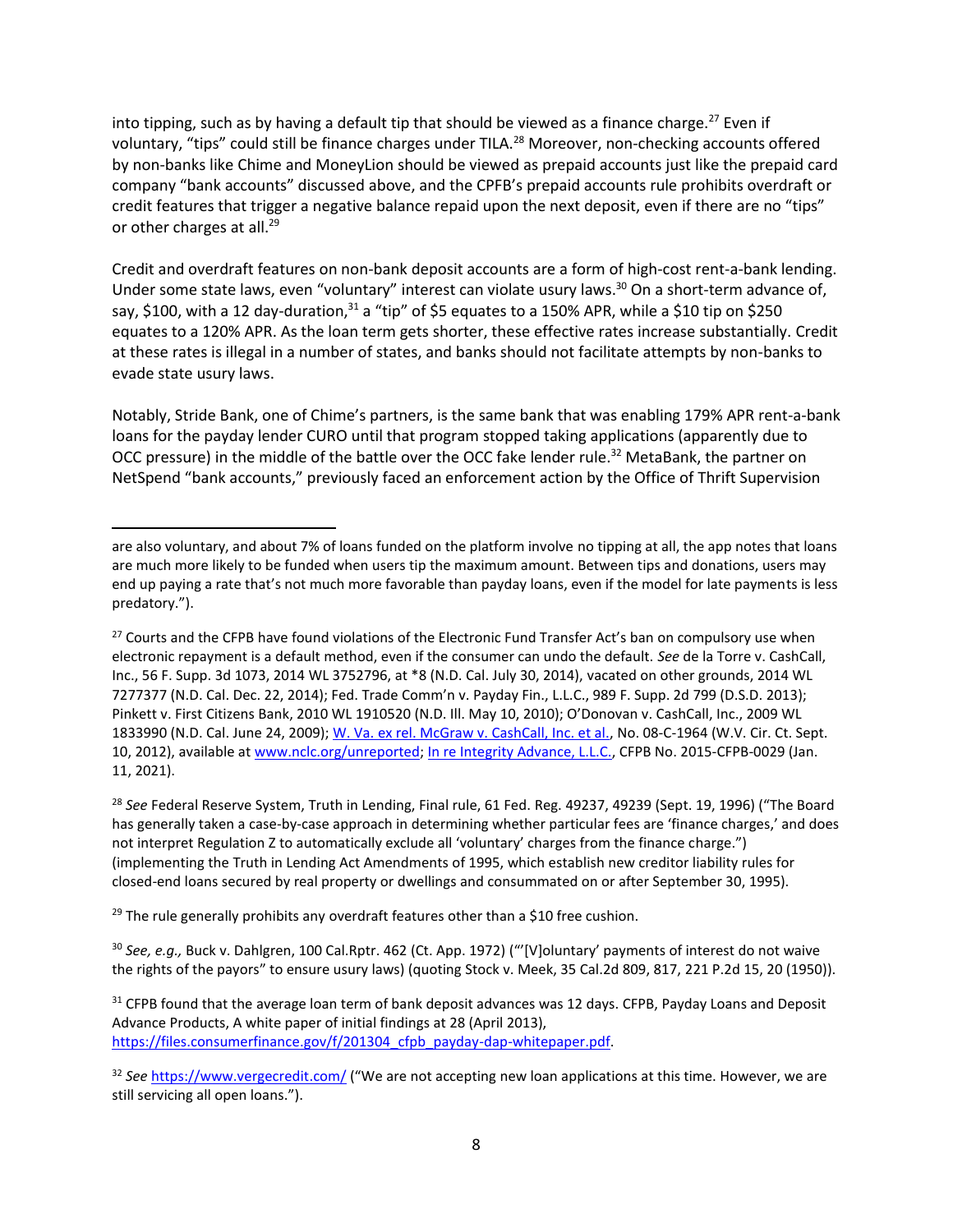(its previous regulator) for engaging in unfair or deceptive practices in connection with payday loans offered through NetSpend prepaid cards.<sup>33</sup>

Here again, bank involvement in high-cost loans like those above poses severe risks to consumers and banks alike.

#### **IV. The Guidance Should Deem Bank Involvement in Lending at Rates Exceeding Legal Rates for the Non-Bank, or Where the Non-Bank Would Otherwise Be Licensed, a "Critical Activity."**

Given its failure to highlight risks involved in high-cost lending partnerships, the proposed guidance could be read as permitting them going forward. In an environment where rent-a-bank schemes have received heightened attention, in part owing to the OCC's now-overturned true lender rule, issuing third party guidance that fails to address high-cost lending risks sending the wrong message. This risk is heightened by certain aspects of the OCC's 2020 FAQs, on which the Agencies also seek comment in this proposal. For example, the FAQs include a question on partnering with "fintechs" to "offer products or services to underbanked or underserved segments of the population" – the general justification highcost rent-a-bank schemes provide for their high-cost loans. The FAQ names "credit" as one of those products, but does not speak at all to involvement in lending that exceeds state interest rate limits.<sup>34</sup>

The proposal advises that banks must ensure that third parties comply with "applicable" laws,<sup>35</sup> but the guidance should emphasize that "applicable law" may include state law – especially given the risk that state law will be found to apply to loans even if a bank is involved. The guidance should explicitly highlight the risk of partnering with an entity related to a product that is unlawful for the nonbank to offer, and it should deem such activity a "critical activity" warranting "more comprehensive and rigorous oversight and management third-party relationships."<sup>36</sup>

The proposal defines critical activities as those that "[c]ould cause a banking organization to face significant risk if the third party fails to meet expectations; could have significant customer impacts; require significant investment in resources to implement the third-party relationship and manage the risk; or could have a major impact on bank operations if the banking organization has to find an alternate third party or if the outsourced activity has to be brought in-house."<sup>37</sup> These are all true of third-party lending relationships where loans exceed state interest rate limits.

The high-cost, predatory lending enabled through attempted evasion of state interest rate laws has particularly significant "customer impacts." Those impacts are not sufficiently mitigated through compliance with federal law. In the lending area, various federal laws and regulations require disclosures, prohibit discrimination, protect consumers from certain damaging debt collection practices

<sup>33</sup> *See* NCLC, Press Release, NCLC Applauds End of 650% MetaBank Prepaid Card Payday Loan (Oct. 14, 2010), [https://www.nclc.org/images/pdf/pr-reports/pr-end-650pct-prepaid-card-payday-loan.pdf.](https://www.nclc.org/images/pdf/pr-reports/pr-end-650pct-prepaid-card-payday-loan.pdf)

<sup>34</sup> 86 Fed. Reg. 38201, Question 18.

<sup>&</sup>lt;sup>35</sup> 86 Fed. Reg. 38184.

<sup>36</sup> 86 Fed. Reg. 38198.

<sup>37</sup> 86 Fed. Reg. 38187.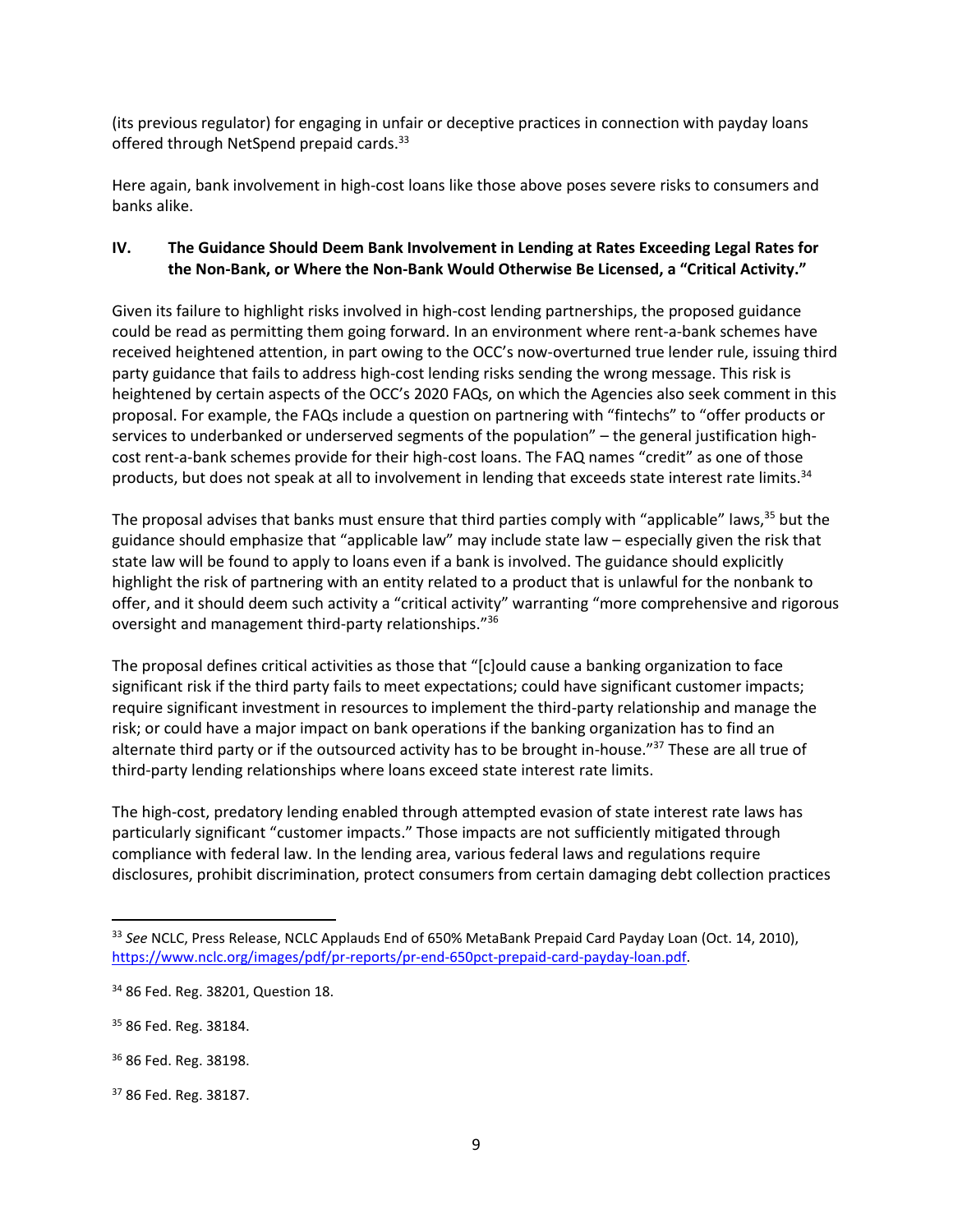when conducted through third parties, and generally prohibit unfair and deceptive practices. Those laws are important, but they have generally proven not enough to sufficiently protect consumers.

Existing federal law does not cap interest rates for the general population, which is the most effective way of protecting consumers from unfair, abusive and unaffordable loans; only state laws do that. State usury laws give consumers essential protection from predatory loans that strip them of assets and essential cash, and diminish their hopes of accumulating even a modest degree of economic security and wealth. Indeed, state interest rate caps are especially critical as high-cost lenders continue to move into longer-term and larger loans that can result in an even deeper debt trap and more consumer harm than short-term payday loans long have.<sup>38</sup> At least 45 states and the District of Columbia (DC) impose interest rate caps on some consumer loans. Among those that cap rates, the median annual rate including all fees is 38.5% for a \$500, six-month loan; 32% for a \$2000, two-year loan; and 25% for a \$10,000, five-year loan.<sup>39</sup> While payday and other high-cost lenders are pushing hard at the state level to make high-cost longer-term loans legal in more states, the large majority of state legislatures have rejected these efforts. In addition, seventeen states plus DC have interest rate caps that prevent shortterm payday loans, a number that has grown by several over the last decade.

Unaffordable high-rate loans may ultimately be unfair, deceptive or abusive under federal law. But drawing clear lines between legal and illegal lending programs is much more difficult without interest rate caps, exposing both banks and consumer to risks. And some of today's more sophisticated high-cost installment lenders may purport to be in compliance with federal law and still make high-cost, unaffordable loans that cause consumer harm through their rent-a-bank relationships.

Third-party partnerships that are rent-a-bank schemes are particularly dangerous because they enable lending that most banks do not do and would not do directly. Although banks are not subject to state usury laws, they generally exercise self-restraint in the consumer lending space and rarely engage in lending above 36%.

While rent-a-bank relationships are most alarming when they involve especially high-cost lending, the agencies should not permit bank partnerships involving lending above state limits for the non-bank even if the rates are not sky-high. Although some online lenders engaged in bank partnerships generally keep their rates under 36%, 36% is nevertheless a very high rate, especially if charged on loans that can be in the thousands and even tens of thousands of dollars. <sup>40</sup> A large loan could balloon astronomically at

<sup>38</sup> Comments of Center for Responsible Lending, National Consumer Law Center (on behalf of its low income clients) and additional civil rights and consumer organizations, on CFPB Proposed Rule on Payday, Vehicle Title, and Certain High-Cost Installment Loans at § 2.5 (pp. 31-34) and § 10.1-10.3 (pp. 165-172) (Oct. 7, 2016), [https://www.responsiblelending.org/sites/default/files/nodes/files/research-](https://www.responsiblelending.org/sites/default/files/nodes/files/research-publication/crl_payday_comment_oct2016.pdf)

[publication/crl\\_payday\\_comment\\_oct2016.pdf;](https://www.responsiblelending.org/sites/default/files/nodes/files/research-publication/crl_payday_comment_oct2016.pdf) see also CFPB Proposed Rule on Payday, Vehicle Title, and Certain High-Cost Installment Loans, discussion of longer-term high-cost loans, 81 Fed. Reg. 47864, 47885-92 (July 11, 2016).

<sup>39</sup> *See* NCLC, State Rate Caps for \$500 and \$2,000 Loans, July 2021, [https://www.nclc.org/images/pdf/high\\_cost\\_small\\_loans/payday\\_loans/FS\\_State\\_Rate\\_Caps\\_2021.pdf;](https://www.nclc.org/images/pdf/high_cost_small_loans/payday_loans/FS_State_Rate_Caps_2021.pdf) NCLC, *A Larger and Longer Debt Trap? Analysis Of States' APR Caps For A \$10,000 5-year Installment Loan* (Oct. 2018), overvie[w http://bit.ly/2QOp6AG](http://bit.ly/2QOp6AG) and full report[, http://bit.ly/instloan18.](http://bit.ly/instloan18)

<sup>40</sup> *See* U.S. Dep't of the Treasury, Opportunities and Challenges in Online Marketplace Lending 10 (May 10, 2016).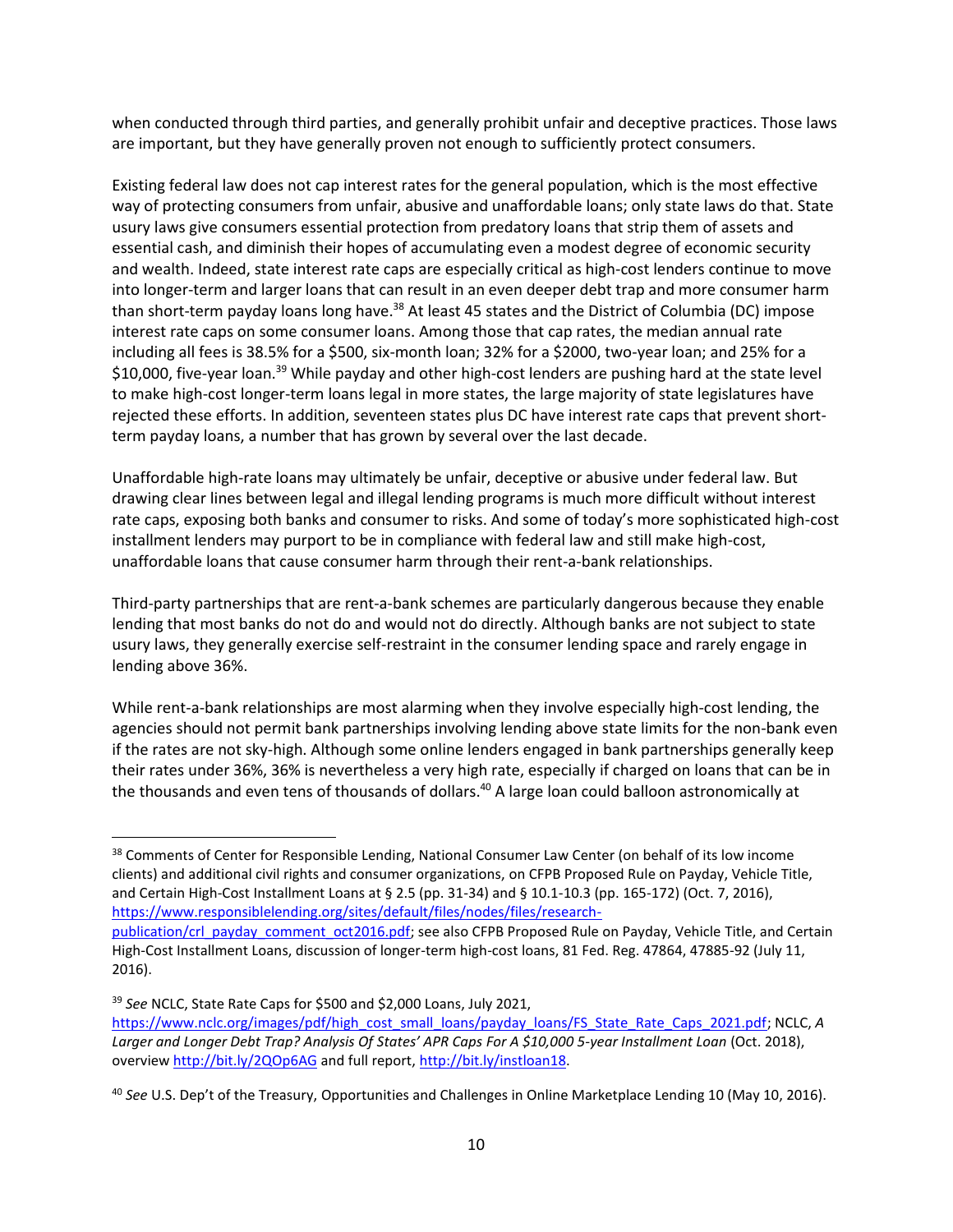36%.<sup>41</sup> Most states have tiered interest rate limits that go well below 36% for larger loans. New York's usury rate, for example, is 25% up to \$25,000, and 16% above that. The agencies should not permit the use of a bank charter to be rented out to a lender to enable the lender to attempt to make loans to borrowers in New York or any other state that the lender cannot legally make directly.

In addition to evading state interest rate caps, rent-a-bank arrangements also enable the lender to avoid state licensing and, often, state oversight.<sup>42</sup> It is inappropriate for the bank to let itself be used to prevent state oversight of a third party. While, as the guidance acknowledges, bank regulators have some authority to scrutinize the activities of banks' third-party vendors,<sup>43</sup> they rarely directly examine the bank's partners. The bank regulators' legal authority that is generally not being used in practice is different from the regular oversight that comes with state licensing, state examinations, and state oversight. States play an essential role in supervising nonbank entities. The proposal should, at a minimum, deem "critical activities" any activities involving non-bank lenders that do not hold a license that would be applicable to them absent the bank partner.

## **V. The Guidance Should Caution That Loans Exceeding Fee-Inclusive 36% APR Are Especially High-Risk.**

## **A. Overview.**

The guidance should caution that bank involvement in third-party loan programs exceeding a feeinclusive 36% APR as provided by the Military Lending Act (MLA) and its implementing regulations are especially high-risk given heightened risk of (i) violating the MLA itself; (ii) predatory lending, consequent harms, and violation of other prohibitions against unfair, deceptive or abusive practices, including debt collection abuses associated with unaffordable loans; (iii) fair lending issues; (iv) litigation risk and risk that the scheme may be found unlawful, given the greater disparity between permissible state interest rate limits and the loans made through the scheme; and (v) reputation risk when a third party offers a product the bank would not offer directly to its own customers, often using underwriting guidelines it would not approve for its own customers. We address each of these below in turn.

# **B. Lending above MLA 36% APR heightens the risk of violating MLA.**

Banks and their third-party partners are directly subject to MLA caps when they lend to servicemembers and their dependents. Numerous banks and non-bank lenders have faced enforcement actions for violating the MLA. The possibility that a consumer could be covered by the MLA results in greater compliance risks when a lender is making loans above MLA limits. This risk is especially acute when the third party handles the consumer application, screening and preliminary approval process.

<sup>&</sup>lt;sup>41</sup> The repayment of a \$40,000 loan over ten years at a 36% rate will require a total of payments of approximately \$562,000.

 $42$  State licenses may still be needed if the entity engages in marketing, servicing or collecting activities that require a state license. But it is not clear if the state would have examination or oversight authority over underwriting or other lending activities without a state license.

<sup>43</sup> 86 Fed. Reg. 38193, n.19.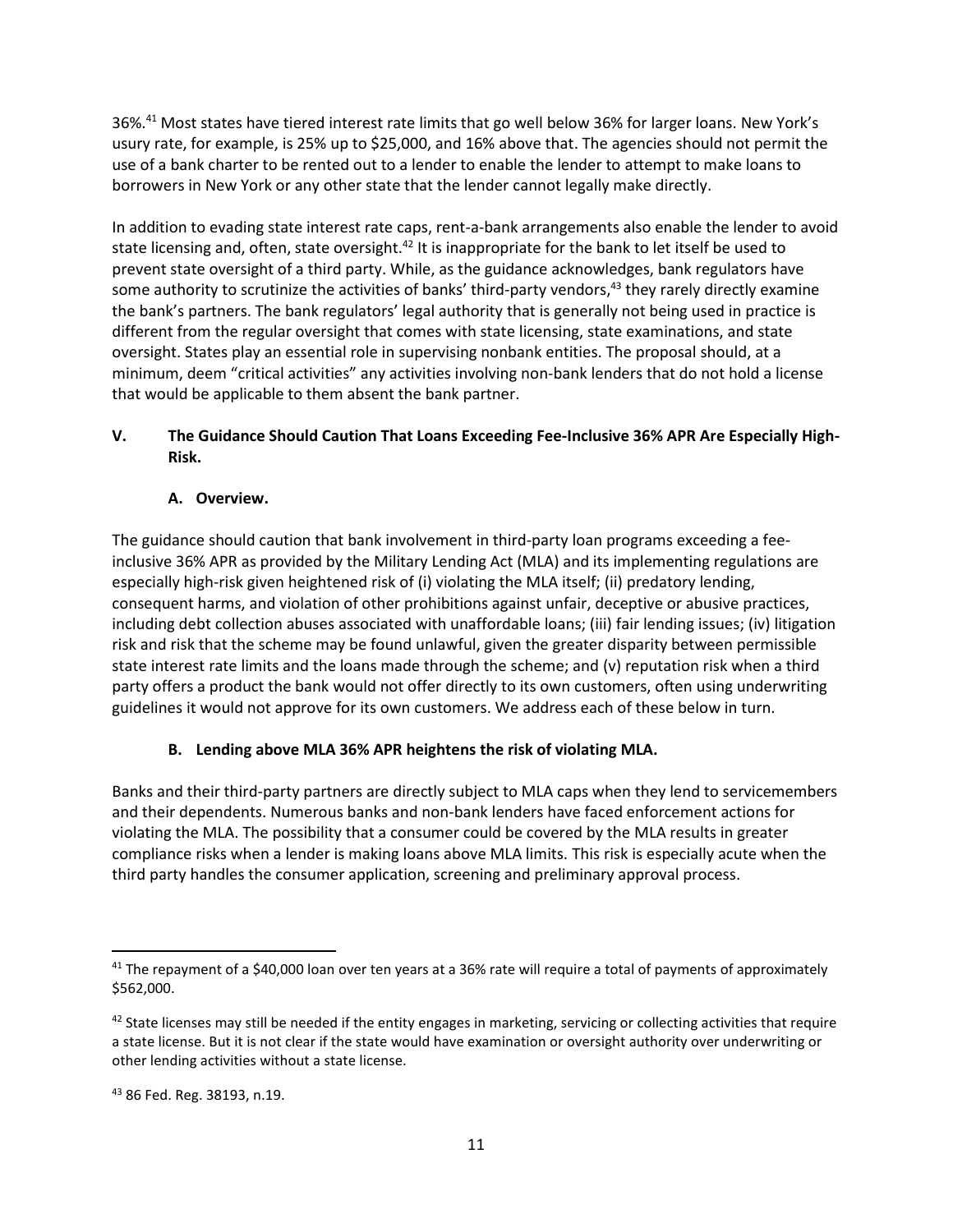### **C. MLA 36% APR is a widely accepted threshold above which loans are more likely to be predatory and harmful, and ripe for abusive debt collection practices.**

The 36% rate reflected in the MLA is a widely accepted dividing line between high-cost, predatory loans that pose risk of consumer harm and lower-cost loans that are more likely to be affordable.<sup>44</sup> With higher rate loans, the consumer injury is higher, but the lender's incentive to make affordable loans and avoid unfair, deceptive or abusive practices is lower.<sup>45</sup> Higher rates lead to misaligned incentives between the lender and the borrower, which ultimately expose the bank to risks of predatory lending programs.

High-cost lending turns incentives on their head, so that lenders succeed when borrowers fail.<sup>46</sup> As shown in the following chart, $47$  high rates slow down repayment of principal so much that for months, or even years, progress toward principal can be close to negligible, even after hundreds or thousands of dollars has been repaid. Litigation against CashCall – which has been shown to be the true lender in rent-a-bank schemes $48 -$ exposed its predatory business model. CashCall, even without breaking 100% APR, recovered far more than its original principal and started making a profit at month 19 on its 42 month loan, even while very little of those payments were applied to principal. That discrepancy only grew, with the profit point at 14 months on a 47-month loan, once CashCall increased the interest rate and lengthened the term. The chart also demonstrates how little progress the borrower has made toward principal at that point, and how long they have to go.

 $46$  *Id.* 

<sup>44</sup> NCLC, Why Cap Interest Rates at 36%? (Aug. 2021), https://bit.ly/why36.

<sup>45</sup> *See generally*, NCLC, *Misaligned Incentives: Why High-Rate Installment Lenders Want Borrowers Who Will Default* (July 2016), [https://www.nclc.org/issues/misaligned-incentives.html.](https://www.nclc.org/issues/misaligned-incentives.html)

<sup>47</sup> This chart is drawn from NCLC, *Misaligned Incentives*, *id.*, at 15.

<sup>48</sup> *CashCall v. Morrisey,* 2014 WL 2404300 (W.Va. May 30, 2014); *Consumer Financial Protection Bureau v. CashCall, Inc*., 2016 WL 4820635 (C.D. Cal. Aug. 31, 2016).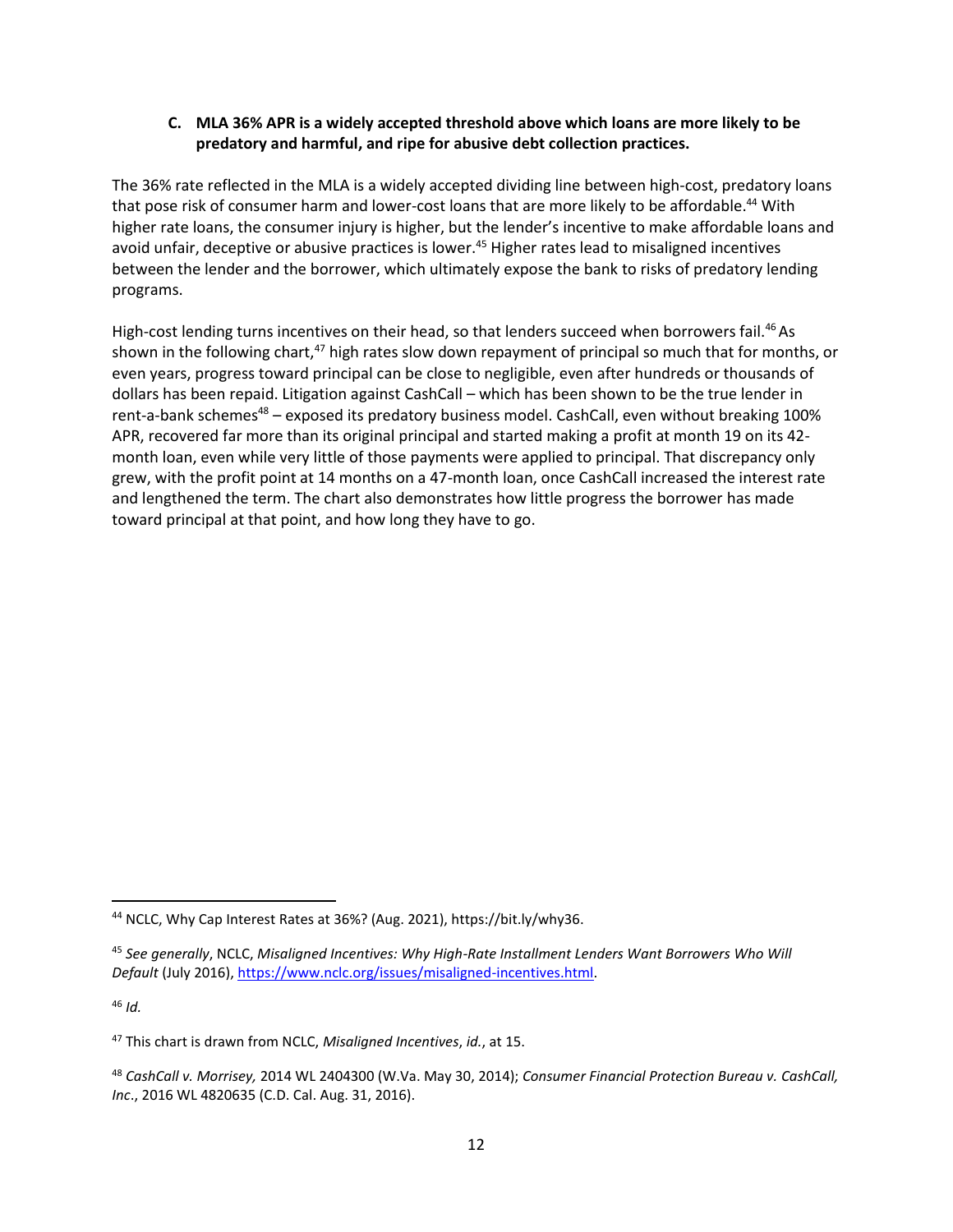

Once even small portions of principal are paid down, lenders aggressively push refinances to borrowers to keep them on a high-cost debt treadmill.<sup>49</sup> Even with these high refinance rates, defaults on high-cost loans are extraordinarily high. Elevate, one high-cost lender using FDIC-supervised banks to make loans averaging 102% effective APR (110% for Rise and 94% for Elastic),<sup>50</sup> has historically had net charge-offs as a percentage of revenues of around 50%.<sup>51</sup> The CFPB found that Elevate's charge-off rate as a percentage of outstanding loan volume in 2014 was over 50%.<sup>52</sup> Elevate has stated that it does not

<sup>&</sup>lt;sup>49</sup> The CFPB found that for online payday installment loans (the channel for most new "fintech" loans), refinance rates were very high. CFPB Supplemental Findings on payday, payday installment, and vehicle title loans (June 2, 2016) at 15 (35% for storefront, 22% for online). *See also* Elevate Credit, Inc., Form 10K, 2019, at 15 (noting "[a]pproximately 55% of Rise installment customers in good standing had refinanced or taken out a subsequent loan as of December 31, 2019, with 40% of the outstanding Rise installment loan balances on that date consisting of new customer loans and 60% related to returning customer loan."); Elevate Credit, Inc., Form 10K, 2020, at 8 (noting 70% of Rise installment customers in good standing had refinanced or taken out a subsequent loan as of Dec. 31, 2020). While mainstream lenders also often have substantial rates of refinancings, those lenders also charge rates that permit reasonable amortization of loan balances.

<sup>50</sup> Elevate Form 10K, 2020, at 84.

<sup>51</sup> *Id.* at 33 (showing 54% in 2018; 52% in 2019; 41% in 2020)*; see also* CFPB Supplemental Findings on payday, payday installment, and vehicle title loans (June 2, 2016) at 9 (the CFPB found that 55% of online loan sequences ended in default).

<sup>52</sup> As calculated by the CFPB, *CFPB Proposed Payday Rule*, 81 Fed Reg. 47886, n.246.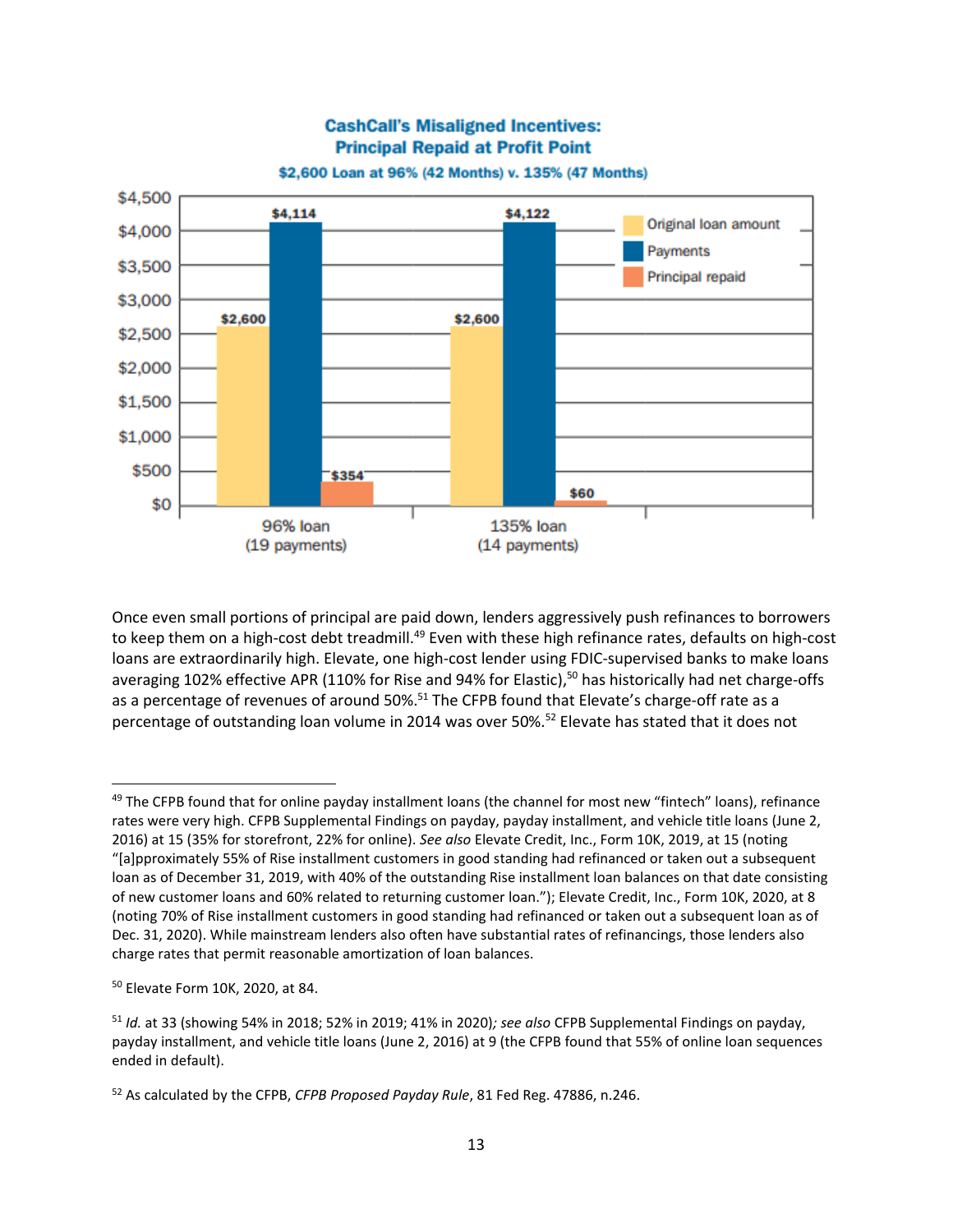intend to significantly drive down its charge-off rates.<sup>53</sup> Similarly, OppFi, another rent-a-bank lender using an FDIC-supervised bank to make loans up to 160% APR, had charge-offs as a percentage of average net receivables of 42.2% and 35.6% in 2019 and 2020, respectively.<sup>54</sup> Essentially, these are highrate, high-default business models that profit while making unaffordable loans.<sup>55</sup> High-rate lending supports these high default rates—indeed, the defaults are the excuse and justification for the high rates themselves, under the guise of risk-based pricing.

These charge-off rates, high as they are, actually understate borrowers' inability to repay. First, lenders use automatic electronic repayment to help ensure their ability to collect notwithstanding borrowers' problems paying other bills. Many lenders also arrange for payments to be due on the borrower's payday, when they are most likely to have funds in their account, and before they are able to pay for more essential expenses or debts. For these reasons, even low charge-offs on high-rate loans do not mean there is no consumer harm, as lenders are often first in line on payday.

With incentives misaligned as they are, the lender has a successful, profitable experience, while default causes a cascade of devastating consequences that can plague the consumer for a lifetime. Unaffordable high-cost lending is associated with a host of financial consequences that include greater delinquency on other bills,<sup>56</sup> high checking account fees and closed accounts,<sup>57</sup> and bankruptcy.<sup>58</sup> Growing research documents the links between high-cost loans and negative health impacts.<sup>59</sup>

Car title lenders, which are also expanding into rent-a-bank operations via LoanMart's scheme with an FDIC-supervised bank, inflict a special kind of pain. Lenders take title to unencumbered cars borrowers

<sup>56</sup> *See, e.g.*, B. Melzer, *The Real Costs of Credit Access: Evidence from the Payday Lending Market*, (2011), Oxford University Press[, http://bit.ly/10M01tZ;](http://bit.ly/10M01tZ) Agarwal, S., Skiba, P. M., & Tobacman, J., *Payday loans and credit cards: New liquidity and credit scoring puzzles?* NBER Working Paper (2009), [http://bit.ly/RtDsXx.](http://bit.ly/RtDsXx)

<sup>57</sup> CFPB Payday Rule, 82 Fed. Reg. 54564, 73; *see also* Dennis Campbell, Asis Martinez Jerez, & Peter Tufano, Bouncing out of the Banking System: An Empirical Analysis of Involuntary Bank Account Closures, Harvard Business School, 12/3/08[, www.bostonfed.org/economic/cprc/conferences/2008/payment](http://www.bostonfed.org/economic/cprc/conferences/2008/payment-choice/papers/campbell_jerez_tufano.pdf)[choice/papers/campbell\\_jerez\\_tufano.pdf.](http://www.bostonfed.org/economic/cprc/conferences/2008/payment-choice/papers/campbell_jerez_tufano.pdf)

<sup>58</sup> Paige Marta Skiba and Jeremy Tobacman, *Do Payday Loans Cause Bankruptcy?,* Vanderbilt University and the University of Pennsylvania, 10/10/08, http://papers.ssrn.com/sol3/papers.cfm?abstract\_id=1266215.

<sup>59</sup> *See* Comments of CRL, NCLC (on behalf of its low income clients) and additional civil rights and consumer organizations, to OCC on Notice of Proposed Rulemaking, National Banks and Federal Savings Associations as Lenders, 1557-AE97 at 39-40, n.110 and accompanying text (Sept. 3, 2020), [https://www.nclc.org/images/pdf/high\\_cost\\_small\\_loans/payday\\_loans/OCC-True-Lender-Comments.pdf.](https://www.nclc.org/images/pdf/high_cost_small_loans/payday_loans/OCC-True-Lender-Comments.pdf)

<sup>53</sup> Elevate Form 10K, 2020, at 71; Elevate Form 10K, 2019, at 81.

<sup>54</sup> OppFi. "OppFi Inc. IPO Investment Prospectus." S-1. Chicago, Illinois, August 11, 2021. [https://sec.report/Document/0001193125-21-242313/.](https://sec.report/Document/0001193125-21-242313/)

<sup>&</sup>lt;sup>55</sup> For a case study of Elevate, including its "soaring rhetoric," its sky-high interest rates, and the structure of its rent-a-bank schemes, see Christopher K. Odinet, *Predatory Fintech and the Politics of Banking*, Iowa L. Rev. 1739 (2021), [https://ilr.law.uiowa.edu/print/volume-106-issue-4/predatory-fintech-and-the-politics-of-banking/.](https://ilr.law.uiowa.edu/print/volume-106-issue-4/predatory-fintech-and-the-politics-of-banking/)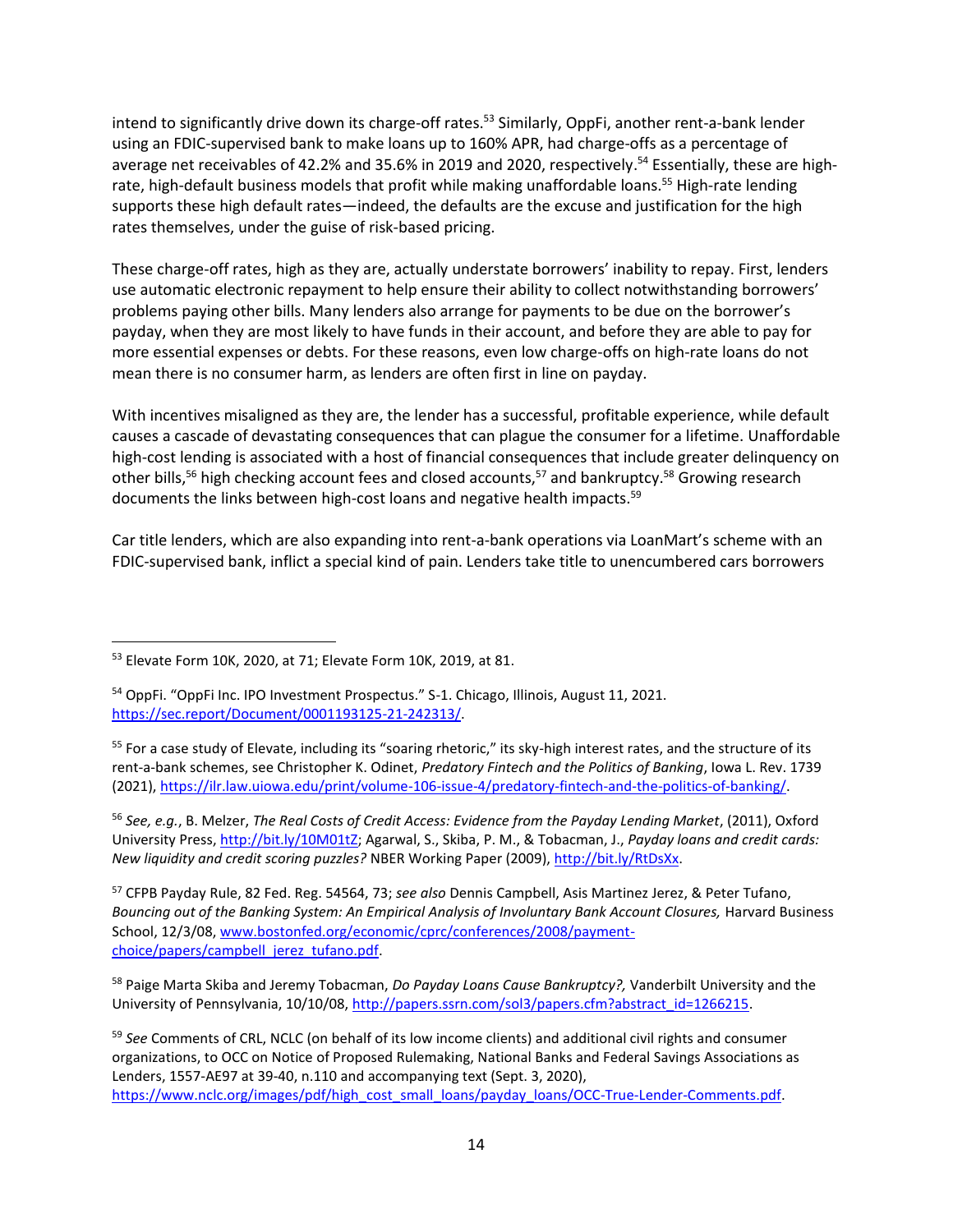previously owned outright. An astounding one in five borrowers have their car repossessed.<sup>60</sup> The consequences of losing one's vehicle are dire – both the loss of a valuable asset and the serious disruption of a borrower's ability to get to work, earn income, and manage their lives.<sup>61</sup> More than a third of auto title borrowers have reported pledging the only working car in their household as security for their auto title loan.<sup>62</sup>

Thus, high-cost lending is not just credit at a higher price. It is a wrecking ball of a business model, designed by lenders to extract as much as possible, for as long as possible, from often already desperate borrowers, leaving them worse off than when they started. In this way, high-cost lending is also a mechanism that siphons resources from the poorest communities, often communities of color.

The higher default rates that tend to correlate with rates above 36% also lead to more substantial debt collection efforts and greater risk of unlawful, abusive debt collection efforts.<sup>63</sup> The bank can even be at risk if the loans are sold to debt buyers.<sup>64</sup> Moreover, some third party non-bank lenders outsource their own debt collection services to other third parties, distancing the bank even further from its ability to oversee the practices. For example, Elevate outsources its collections and customer service to a third party.<sup>65</sup>

## **D. Loans above 36% MLA APR are more likely to pose fair lending risk.**

Loans at high rates tend to go disproportionately to borrowers of color and may pose fair lending issues, both related to marketing of the loans as well as underwriting using "big data." Storefront high-cost lenders have long targeted borrowers of color, more likely to locate stores even in more affluent communities of color than in less affluent white communities.<sup>66</sup> These storefronts may only directly

<sup>62</sup> *Id.*, n. 592 (internal citations omitted).

<sup>63</sup> *See*, *e.g.*, Press Release, Consumer Fin. Prot. Bureau, CFPB Takes Action Against ACE Cash Express for Pushing Payday Borrowers Into Cycle of Debt (July 10, 2014), *available at* [http://www.consumerfinance.gov/about](http://www.consumerfinance.gov/about-us/newsroom/cfpb-takes-action-against-ace-cash-express-for-pushing-payday-borrowers-into-cycle-of-debt/)[us/newsroom/cfpb-takes-action-against-ace-cash-express-for-pushing-payday-borrowers-into-cycle-of-debt/.](http://www.consumerfinance.gov/about-us/newsroom/cfpb-takes-action-against-ace-cash-express-for-pushing-payday-borrowers-into-cycle-of-debt/) 

<sup>64</sup> *See* Press Release, Consumer Fin. Prot. Bureau, 47 States and D.C. Take Action Against JPMorgan Chase for Selling Bad Credit Card Debt and Robo-Signing Court Documents (July 8, 2015), *available at* [http://www.consumerfinance.gov/about-us/newsroom/cfpb-47-states-and-d-c-take-action-against-jpmorgan](http://www.consumerfinance.gov/about-us/newsroom/cfpb-47-states-and-d-c-take-action-against-jpmorgan-chase-for-selling-bad-credit-card-debt-and-robo-signing-court-documents/)[chase-for-selling-bad-credit-card-debt-and-robo-signing-court-documents/.](http://www.consumerfinance.gov/about-us/newsroom/cfpb-47-states-and-d-c-take-action-against-jpmorgan-chase-for-selling-bad-credit-card-debt-and-robo-signing-court-documents/)

<sup>65</sup> Elevate Credit, Inc., Form 10-K, 2020, at 36.

<sup>&</sup>lt;sup>60</sup> CFPB Single-Payment Vehicle Title Lending at 4 (2016). CRL estimates that approximately 340,000 auto title borrowers annually have their car repossessed, well exceeding the population of St. Louis. For calculation, *see* CRL, Public Citizen, NCLC et. al comments on CFPB's proposed repeal of the ability-to-repay provisions of the payday rule at 26, n.90 (May 15, 2019), [https://www.responsiblelending.org/sites/default/files/nodes/files/research](https://www.responsiblelending.org/sites/default/files/nodes/files/research-publication/comment-cfpb-proposed-repeal-payday-rule-may2019.pdf)[publication/comment-cfpb-proposed-repeal-payday-rule-may2019.pdf.](https://www.responsiblelending.org/sites/default/files/nodes/files/research-publication/comment-cfpb-proposed-repeal-payday-rule-may2019.pdf)

<sup>61</sup> *See* CFPB Payday Rule, 82 Fed. Reg. at 54573, 93.

<sup>66</sup> Li, et al., *Predatory Profiling: The Role of Race and Ethnicity in the Location of Payday Lenders in California,*  Center for Responsible Lending (2009), [http://www.responsiblelending.org/payday-lending/research](http://www.responsiblelending.org/payday-lending/research-analysis/predatory-profiling.pdf)[analysis/predatory-profiling.pdf;](http://www.responsiblelending.org/payday-lending/research-analysis/predatory-profiling.pdf) Brandon Coleman and Delvin Davis, *Perfect Storm: Payday Lenders Harm Florida Consumers Despite State Law*, Center for Responsible Lending at 7, Chart 2 (March 2016); Delvin Davis and Lisa Stifler, *Power Steering: Payday Lenders Targeting Vulnerable Michigan Communities*, Center for Responsible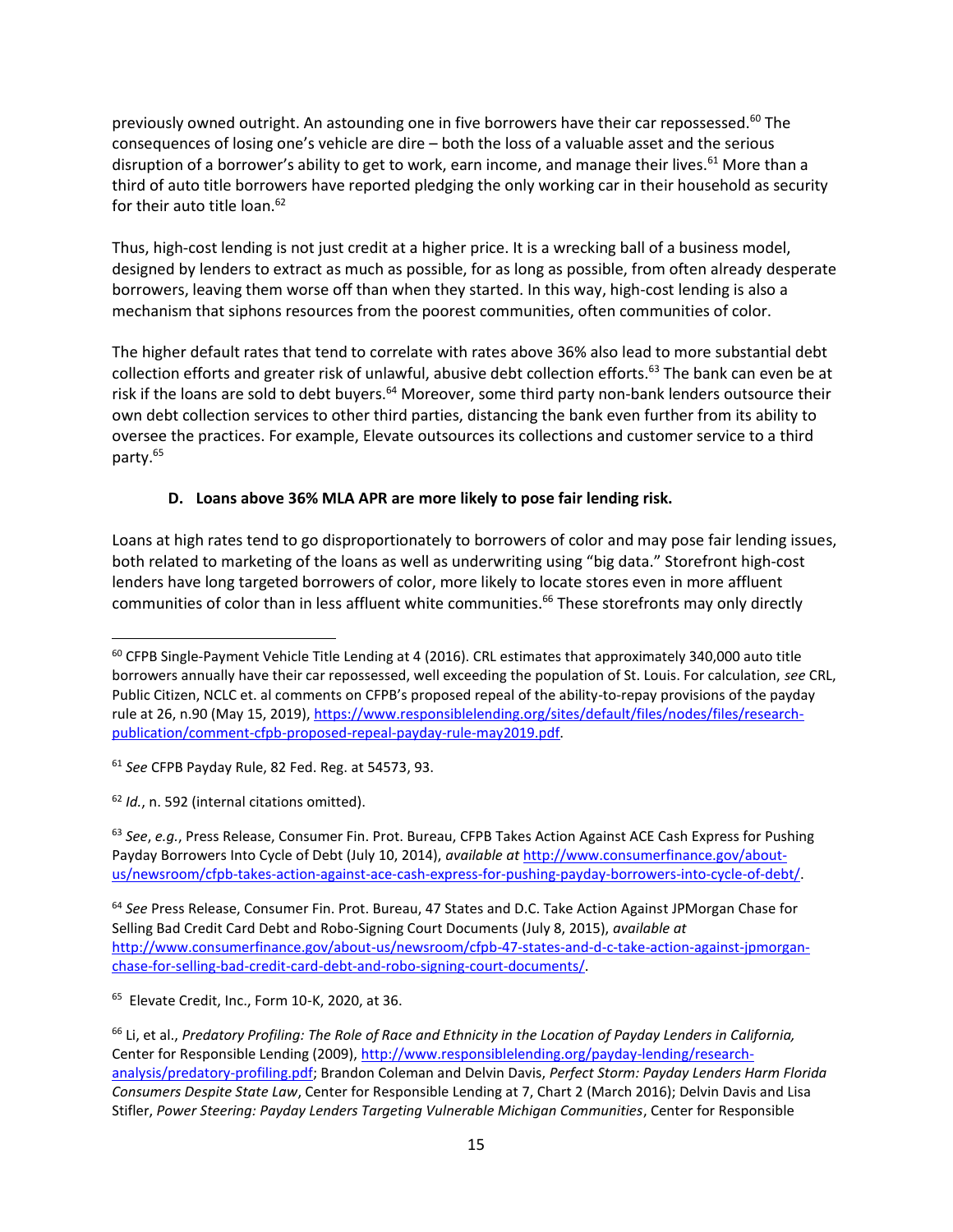offer short-term payday loans, but the stores also can pitch rent-a-bank loans available online.<sup>67</sup> Online high-cost lenders may focus more on subprime credit score than geography, although we understand that some lenders use zip codes to target online marketing. But historical discrimination against communities of color is also reflected in credit scores.<sup>68</sup> Lenders also pitch loans to people with "bad credit." Lenders that focus on subprime borrowers will inevitably disproportionately target borrowers of color. Moreover, online lenders often promote their models as expanding economic inclusion (a false notion given high-cost lending's association with financial destruction and lost bank accounts<sup>69</sup>) which will often put borrowers of color among their target borrowers.

Some high-cost lenders heavily market their loans. As the National Community Reinvestment Coalition points out in its comments to this docket, 92% of Elevate's Elastic customers responded to a prescreened offer, the names for which Elevate purchased from credit bureaus.<sup>70</sup> Banks engaged in rent-abank schemes likely typically have little direct involvement in the marketing and likely do not oversee it closely to monitor targeting of financially vulnerable consumers and communities of color. The algorithms and big data that "fintech" lenders use may also result in disparate impacts on these communities.<sup>71</sup> And it seems unlikely the banks are engaging in rigorous fair lending testing of complex, proprietary programs employed by the third-party lenders.

<sup>67</sup> *See* Lauren Saunders & Lisa Stifler, "Congress Must Overturn OCC's 'Fake Lender' Rule: Payday Lenders Benefit, Consumers Lose" (Apr. 22, 2021), [https://morningconsult.com/opinions/congress-must-overturn-occs-fake-lender](https://morningconsult.com/opinions/congress-must-overturn-occs-fake-lender-rule-payday-lenders-benefit-consumers-lose/)[rule-payday-lenders-benefit-consumers-lose/](https://morningconsult.com/opinions/congress-must-overturn-occs-fake-lender-rule-payday-lenders-benefit-consumers-lose/) (describing posters in Check Into Cash stores).

<sup>68</sup> *See* Chi Chi Wu, *Past Imperfect: How Credit Scores and Other Analytics "Bake In" and Perpetuate Past Discrimination*, National Consumer Law Center (May 2016), [https://www.nclc.org/images/pdf/credit\\_discrimination/Past\\_Imperfect050616.pdf.](https://www.nclc.org/images/pdf/credit_discrimination/Past_Imperfect050616.pdf)

69 CFPB found that about half of borrowers with online payday or other high-cost online loans paid a nonsufficient funds (NSF) or overdraft fee. These borrowers paid an average of \$185 in such fees, while 10% paid at least \$432. It further found that 36% of borrowers with a bounced payday payment later had their checking accounts closed involuntarily by the bank. CFPB Online Payday Loan Payments at 3-4, 22 (April 2016).

<sup>70</sup> NCRC, citing Elevate Credit, Inc. "2020 Annual Report," (p. 34) February 26, 2021. [https://investors.elevate.com/filings-financials/sec-filings/sec-filings-details/default.aspx?FilingId=14750383.](https://investors.elevate.com/filings-financials/sec-filings/sec-filings-details/default.aspx?FilingId=14750383)

[https://consumercomplianceoutlook.org/2017/second-issue/keeping-fintech-fair-thinking-about-fair-lending-and](https://consumercomplianceoutlook.org/2017/second-issue/keeping-fintech-fair-thinking-about-fair-lending-and-udap-risks/)[udap-risks/;](https://consumercomplianceoutlook.org/2017/second-issue/keeping-fintech-fair-thinking-about-fair-lending-and-udap-risks/) *see also* Christopher K. Odinet, *Predatory Fintech and the Politics of Banking*, Iowa L. Rev. 1739 (2021), [https://ilr.law.uiowa.edu/print/volume-106-issue-4/predatory-fintech-and-the-politics-of-banking/.](https://ilr.law.uiowa.edu/print/volume-106-issue-4/predatory-fintech-and-the-politics-of-banking/)

Lending (Aug. 2018), [https://www.responsiblelending.org/research-publication/power-steering-payday-lenders](https://www.responsiblelending.org/research-publication/power-steering-payday-lenders-targeting-vulnerable-michigan-communities)[targeting-vulnerable-michigan-communities;](https://www.responsiblelending.org/research-publication/power-steering-payday-lenders-targeting-vulnerable-michigan-communities) Delvin Davis, *Mile High Money: Payday Stores Target Colorado Communities of Color*, Center for Responsible Lending (Aug. 2017; amended Feb. 2018), [https://www.responsiblelending.org/research-publication/mile-high-money-payday-stores-target-colorado](https://www.responsiblelending.org/research-publication/mile-high-money-payday-stores-target-colorado-communities-color)[communities-color.](https://www.responsiblelending.org/research-publication/mile-high-money-payday-stores-target-colorado-communities-color)

<sup>71</sup> *See* Testimony of Chi Chi Wu, National Consumer Law Center, Before the U.S. House Committee on Financial Services Task Force on Financial Technology Regarding "Examining the Use of Alternative Data in Underwriting and Credit Scoring to Expand Access to Credit" (July 25, 2019); Carol A. Evans, *Keeping Fintech Fair: Thinking about Fair Lending and UDAP* Risks, Consumer Compliance Outlook (2017),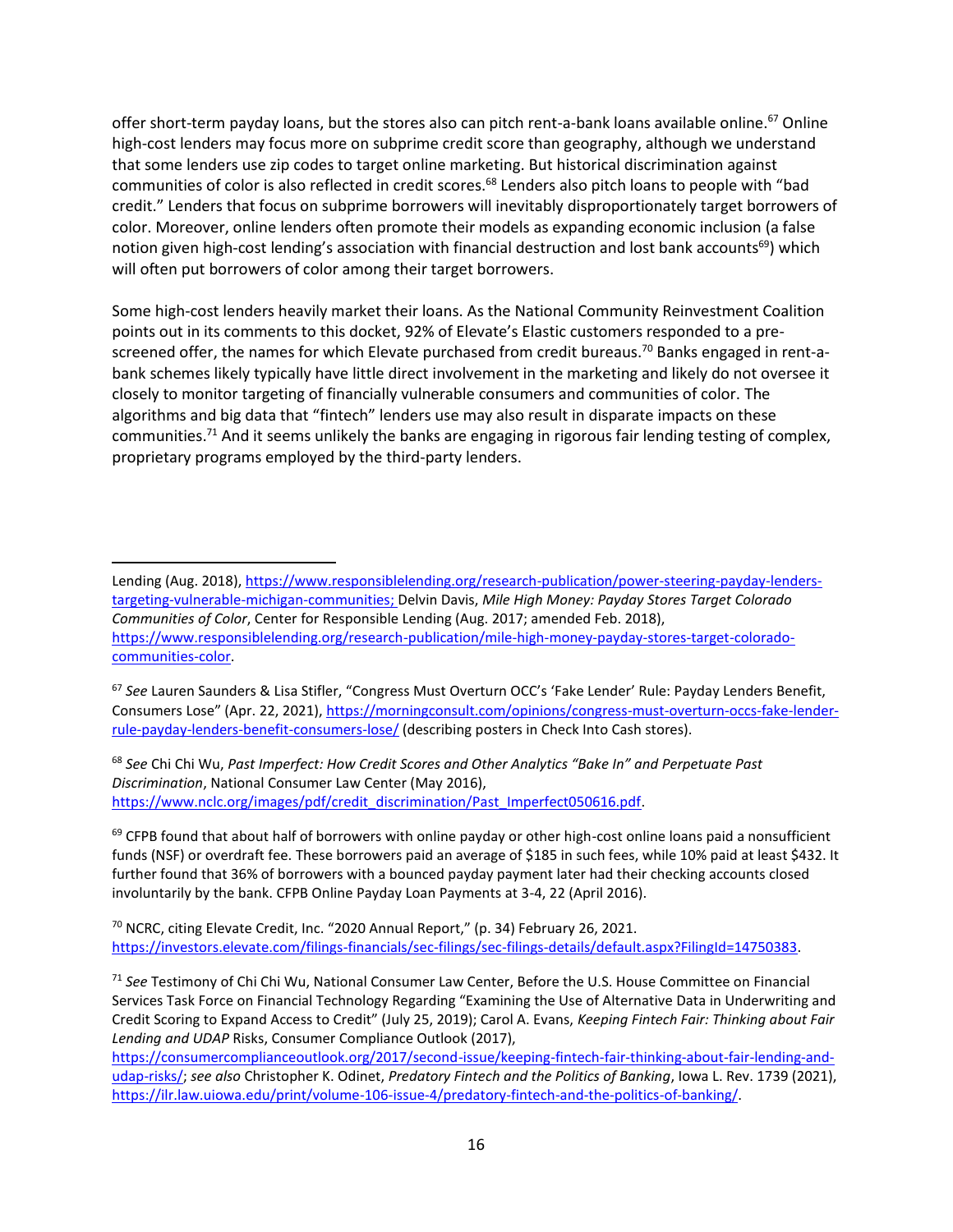#### **E. Loans above 36% MLA APR carry greater legal risk, and consequent safety and soundness risk.**

The legal landscape is fluid, and banks that rent out their charters to non-bank entities run the risk that the lending programs will be deemed subject to state law and that the banks could be conspirators to usury evasions. The greater the disparity between a loan's interest rate and the legal state rate, and the greater the role of the non-bank entity in designing, operating and profiting from the loan program, the greater the likelihood that it will be viewed not as a bank lending program but as an unlawful evasion of state usury laws.

The MLA 36% APR is a useful measuring stick to assess whether a lender's rates would violate the laws in a substantial number of states. For example, a \$2000, two-year loan that has an APR above 36%, including all fees,<sup>72</sup> would violate the law in 32 states and the District of Columbia.<sup>73</sup> For a smaller \$500 six-month loan, a rate over 36% would violate the law in 20 states plus DC.<sup>74</sup> Thus, a partnership that enables loans above the MLA 36% APR rate is very clearly for the purpose of evading state laws, thus exposing the bank to heightened risks.

Four of the rent-a-bank schemes named in Section II above (involving three of the high-cost lenders) have been the subject of recent state enforcement actions or investigations. Put another way, of the six banks of which we are aware engaged in high-cost rent-a-bank schemes, *half* have had at least one of their schemes be the subject of state action in the last 18 months:

• In June 2020, the Attorney General of the District of Columbia (DC) sued **Elevate** for violating its interest rate cap as the true lender in its schemes with **FinWise Bank** and **Republic Bank & Trust**. <sup>75</sup> The suit alleges that Elevate charged up to 42 times over the DC's permissible rate limits, "unlawfully burden[ing] over 2,500 financially vulnerable District residents with millions of dollars of debt."76 In remanding the case from federal to DC court, a federal court found that the AG's allegations are similar enough to older rent-a-bank schemes for the court to conclude that "the District has sufficiently alleged that Elevate is the true lender of the Rise and Elastic loans."77

<sup>74</sup> *Id.*

<sup>72</sup> The actual Truth in Lending Act APR might be lower with fees excluded. NCLC's methodology tracks the requirements of the Military Lending Act.

<sup>73</sup> *See* NCLC, State Rate Caps for \$500 and \$2,000 Loans, July 2021, [https://www.nclc.org/images/pdf/high\\_cost\\_small\\_loans/payday\\_loans/FS\\_State\\_Rate\\_Caps\\_2021.pdf.](https://www.nclc.org/images/pdf/high_cost_small_loans/payday_loans/FS_State_Rate_Caps_2021.pdf)

<sup>75</sup> Press Release, Office of the Attorney General for the District of Columbia, *AG Racine Sues Predatory Online Lender for Illegal High-Interest Loans To District Consumers*, June 5, 2020, [https://oag.dc.gov/release/ag-racine](https://oag.dc.gov/release/ag-racine-sues-predatory-online-lender-illegal)[sues-predatory-online-lender-illegal.](https://oag.dc.gov/release/ag-racine-sues-predatory-online-lender-illegal)

<sup>76</sup> *Id.*

<sup>77</sup> Distr. of Columbia v. Elevate, 2021 WL 2982143 at \*9 (D.D.C. July 15, 2021).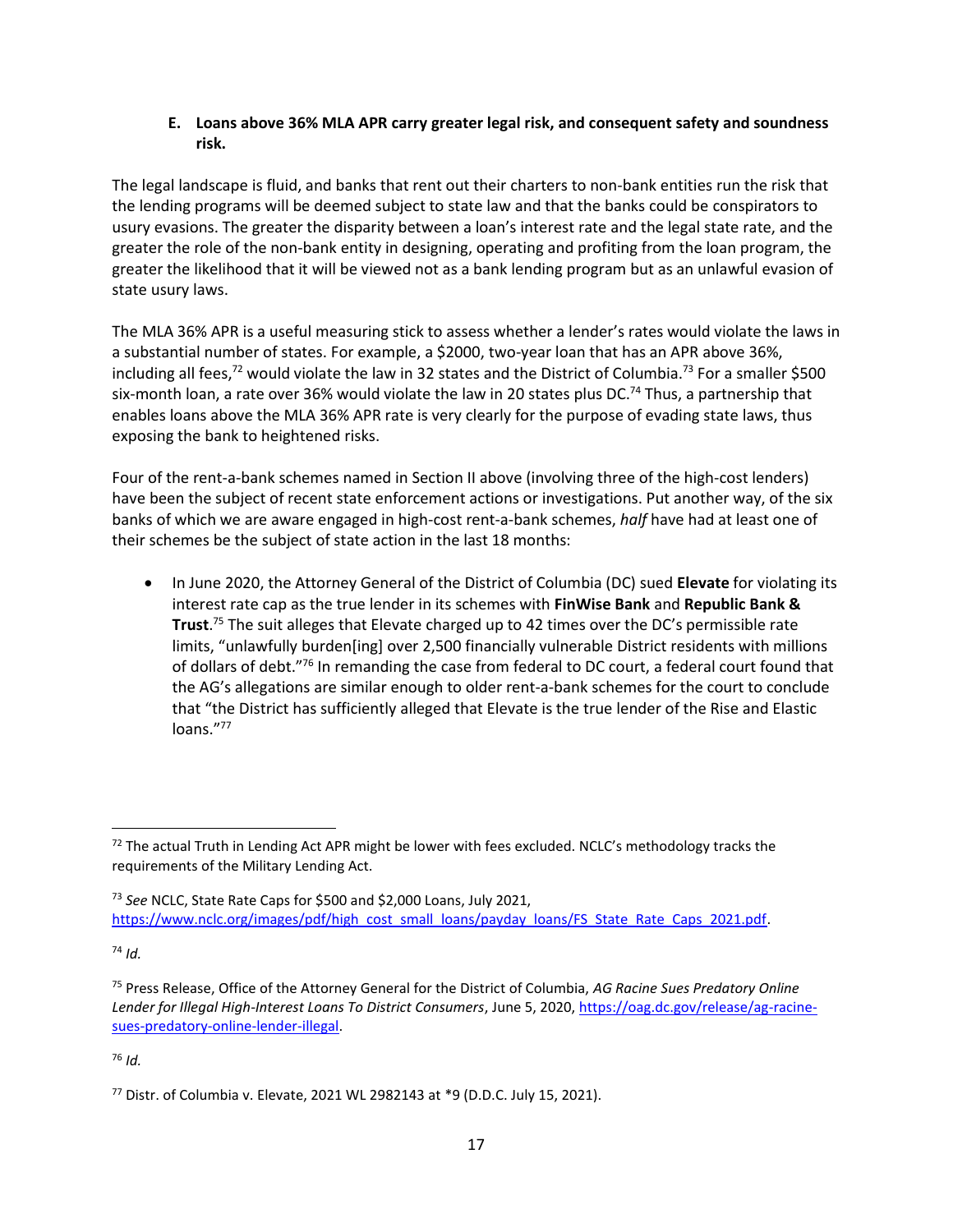- In April 2021, the DC Attorney General sued **OppFi**, "a predatory online lender," for violating its rate cap in its scheme with **FinWise Bank**, making illegal loans to over 4,000 DC residents.<sup>78</sup> The case also alleges that the company misrepresented that its loans will help consumers build credit when its own underwriting model anticipates that up to one third of its borrowers will be unable to repay and default.<sup>79</sup>
- In September 2020, the California Department of Business Oversight announced a formal investigation into whether **Wheels Financial Group, LLC (dba LoanMart)**, was evading California's newly-enacted interest rate cap through its partnership with **Capital Community Bank** (CCBank).<sup>80</sup>

These and other companies have been sued in private litigation as well.<sup>81</sup>

It could hardly be more apparent that these schemes pose extraordinary legal risks to the banks involved. While the third-party lender may be the most exposed if a lending arrangement is found to be a sham, banks could also be exposed to significant risks. Courts have applied the Racketeer Influenced and Corrupt Organizations (RICO) Act to banks that collude to facilitate usurious lending.<sup>82</sup> The banks could also be exposed to risks if their lending partners collapse or are otherwise unable to fulfill their obligations. And when loans are ultimately found to be usurious, consumers may be entitled to substantial damages, posing litigation risk to the bank. In addition, the possibility that revenue streams will be ended due to litigation pose safety and soundness risk.

Notably, the banks involved in high-cost rent-a-bank schemes tend to be smaller banks, where disruptions pose special safety and soundness risks. All of the banks noted above are relatively small banks. Small banks may have less sophisticated systems for monitoring third-party relationships or may be particularly in search of fee income. They may also be less sensitive to reputation risk if they believe they are able to fly largely under the radar in a way a large bank could not. With a smaller base of

<sup>78</sup> Press Release, Office of the Attorney General for the District of Columbia, *AG Racine Sues Online Lender for Making Predatory and Deceptive Loans to 4,000+ District Consumers*, April 6, 2021[, https://oag.dc.gov/release/ag](https://oag.dc.gov/release/ag-racine-sues-online-lender-making-predatory-and)[racine-sues-online-lender-making-predatory-and.](https://oag.dc.gov/release/ag-racine-sues-online-lender-making-predatory-and) 

<sup>79</sup> *Id.*

<sup>80</sup> Press Release, California Department of Business Oversight, *DBO Launches Investigation Into Possible Evasion of California's New Interest Rate Caps By Prominent Auto Title Lender, LoanMart*, September 3, 2020 ("starting in 2020, rather than continuing to make loans with rates that comply with the Fair Access to Credit Act, LoanMart stopped making state-licensed auto title loans in California. Instead, using its existing lending operations and personnel, LoanMart commenced "marketing" and "servicing" auto title loans purportedly made by CCBank . . ."), [https://dbo.ca.gov/2020/09/03/dbo-launches-investigation-into-possible-evasion-of-californias-new-interest-rate](https://dbo.ca.gov/2020/09/03/dbo-launches-investigation-into-possible-evasion-of-californias-new-interest-rate-caps-by-prominent-auto-title-lender-loanmart/)[caps-by-prominent-auto-title-lender-loanmart/.](https://dbo.ca.gov/2020/09/03/dbo-launches-investigation-into-possible-evasion-of-californias-new-interest-rate-caps-by-prominent-auto-title-lender-loanmart/)

<sup>81</sup> *See, e.g*., Sanh v. Opportunity Fin'l, 2021 WL 2530783 at \*1 n.3 (W.D. Wash. June 21, 2021) (granting leave to amend to add true lender claim).

<sup>82</sup> *See, e.g.,* Dillon v. BMO Harris Bank, 16 F. Supp. 3d 605 (M.D.N.C. 2014) (denying motion to dismiss RICO claims against banks that enabled payday lenders to collect loans from North Carolina residents that would be illegal under state law and against state-chartered bank for aiding and abetting unlicensed lending in violation of antievasion provision of the state lending law).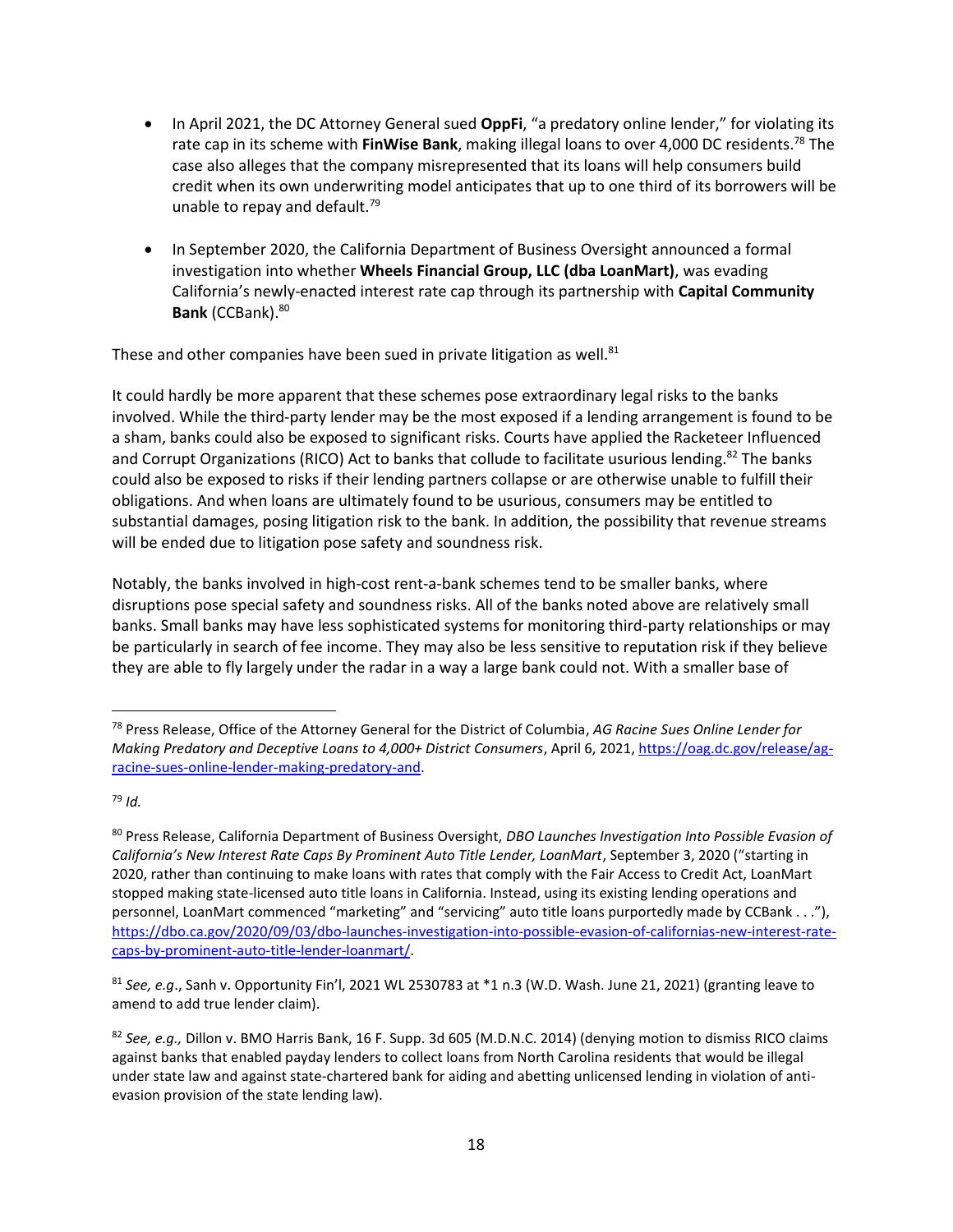business, smaller banks could face serious safety and soundness problems if they suddenly find their third-party lending subject to enforcement actions or if they lose a significant part of their revenue when the arrangement ends.<sup>83</sup>

### **F. Loans above MLA 36% APR pose greater reputation risk.**

Finally, the banks engaged in high-cost rent-a-bank schemes face substantial reputation risk. These banks are typically using a third party to offer a product that the bank does not, and likely would not, offer directly to its own customers. They likely also use underwriting guidelines that they would not approve for the own customers. High-cost lending is extremely unpopular, $84$  and bank engagement in high-cost lending has been met with particular public outcry. When a handful of banks were engaged in direct payday lending about a decade ago, they were met by fierce opposition from virtually every sphere—the military community,<sup>85</sup> community organizations,<sup>86</sup> civil rights leaders,<sup>87</sup> faith leaders,<sup>88</sup>

<sup>86</sup> Hundreds of groups urged the prudential regulators to stop banks from trapping borrowers in payday loans. Letters from approximately 250 groups to FDIC, OCC, FRB and CFPB, March 13, 2013 [\(http://ourfinancialsecurity.org/blogs/wp-content/ourfinancialsecurity.org/uploads/2013/03/Bank-Payday-Sign-](http://ourfinancialsecurity.org/blogs/wp-content/ourfinancialsecurity.org/uploads/2013/03/Bank-Payday-Sign-On-Letter-3-13-13-Final.pdf)[On-Letter-3-13-13-Final.pdf\)](http://ourfinancialsecurity.org/blogs/wp-content/ourfinancialsecurity.org/uploads/2013/03/Bank-Payday-Sign-On-Letter-3-13-13-Final.pdf) and February 22, 2012 [\(http://www.responsiblelending.org/payday-lending/policy](http://www.responsiblelending.org/payday-lending/policy-legislation/regulators/Dear-Regulators.pdf)[legislation/regulators/Dear-Regulators.pdf\)](http://www.responsiblelending.org/payday-lending/policy-legislation/regulators/Dear-Regulators.pdf). Thousands of individuals and many community groups filed comments with the OCC urging that Wells Fargo's Community Reinvestment Act rating be negatively impacted because it was making payday loans, including CRL and NCLC [\(http://www.responsiblelending.org/payday-lending/policy](http://www.responsiblelending.org/payday-lending/policy-legislation/regulators/cra-comment_wells-nov-29-2012_final.pdf)[legislation/regulators/cra-comment\\_wells-nov-29-2012\\_final.pdf\)](http://www.responsiblelending.org/payday-lending/policy-legislation/regulators/cra-comment_wells-nov-29-2012_final.pdf).

<sup>87</sup> *See*, *e.g.*, Letter from Benjamin Todd Jealous, President and Chief Executive Officer, NAACP, to FDIC, OCC, FRB, and CFPB opposing bank payday lending (Feb. 21, 2013), [http://www.responsiblelending.org/payday](http://www.responsiblelending.org/payday-lending/policy-legislation/regulators/NAACP-redatory-Pay-Day-Loans-to-regulators-BTJ.pdf)[lending/policy-legislation/regulators/NAACP-redatory-Pay-Day-Loans-to-regulators-BTJ.pdf.](http://www.responsiblelending.org/payday-lending/policy-legislation/regulators/NAACP-redatory-Pay-Day-Loans-to-regulators-BTJ.pdf)

<sup>88</sup> *See*, *e.g.*, Elaina Ramsey, Faith Groups Take On Payday Lenders, Sojourners,

<https://sojo.net/magazine/stub/faith-groups-take-payday-lenders> (discussing a National Day of Action among faith leaders in early 2013 to address payday lending). In connection with this National Day of Action, Rev. DeForest B. Soaries, jointly with other nationally prominent African American ministers, called for "an end to enslavement to both payday lenders and the banks now offering equally dangerous products" in *An Emancipation Proclamation from Payday Lending.* Center for Responsible Lending, *Bank Payday Lending: Overview of Media Coverage and* 

<sup>83</sup> See, e.g., Republic First Bankcorp Inc., Form 8-K, Securities and Exchange Commission 1 (June 27, 2003) (First Bank of Delaware was forced to abandon its rent-a-bank activities due to "materially increased regulatory requirements.")

<sup>84</sup> Polls show that around 70% of Americans, regardless of political affiliation, support interest rate limits addressing predatory lending. Moreover, every time an interest rate cap of 36% or lower has been put before voters at the ballot box, voters have overwhelmingly supported it, including in Nebraska (83% in 2020), Colorado (77% in 2018), South Dakota (76% in 2016), Montana (73% in 2010), Arizona (76% in 2008), and Ohio (63% in 2008). *See* NCLC, After Payday Loans: Consumers Find Better Ways to Cope with Financial Challenges (Aug. 2021), https://bit.ly/afterpayday21.

<sup>85</sup> *See*, *e.g.*, Testimony of Steve Abbot, former President of the Navy-Marine Corps Relief Society, Before the U.S. Committee on Banking, Housing and Urban Affairs (Nov. 3, 2011) (noting bank payday loans among the "most egregious trends"); Comments of Michael Archer, Director of Military Legal Assistance, Marine Corps Installations East, to CFPB (April 4, 2012): "Most ominously, a few large banks have gotten into the business of payday loans through the artifice of calling the loans open ended credit."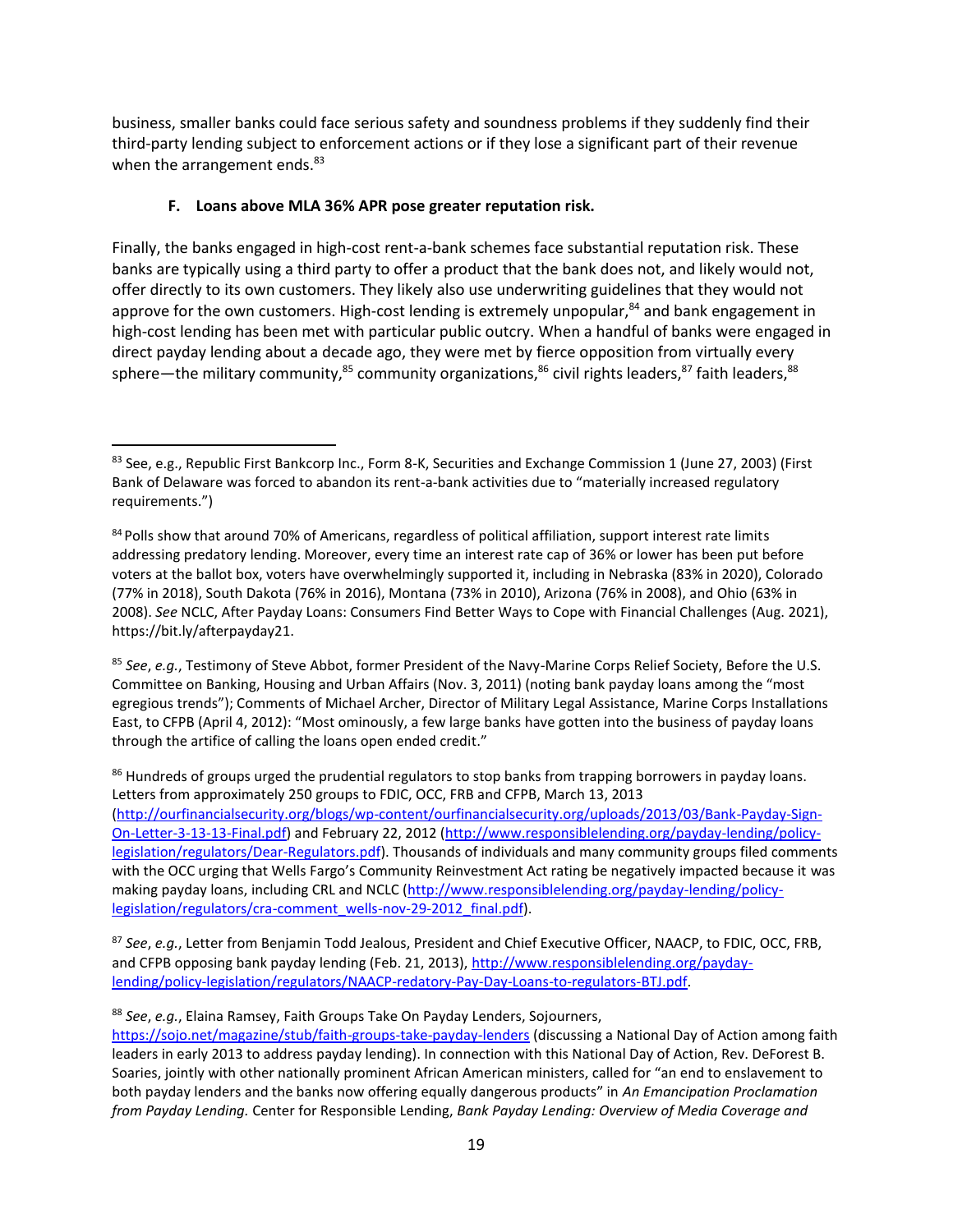socially responsible investors,<sup>89</sup> state legislators,<sup>90</sup> and members of Congress.<sup>91</sup> These banks' predatory lending also motivated "move-your-money" campaigns<sup>92</sup> and led groups managing programs aiming to bring people into the banking mainstream to establish policies that excluded banks making these loans from the program. $93$  And multiple lawsuits against banks making payday loans were filed. $94$ 

*Public Concerns*, CRL Issue Brief, March 7, 2013[, http://www.responsiblelending.org/payday-lending/tools](http://www.responsiblelending.org/payday-lending/tools-resources/BPD-media-coverage-3-7-13.pdf)[resources/BPD-media-coverage-3-7-13.pdf](http://www.responsiblelending.org/payday-lending/tools-resources/BPD-media-coverage-3-7-13.pdf)

<sup>89</sup> For proxy year 2013, investors filed shareholder resolutions with the four largest banks making payday loans expressing concern about the product and requesting data, which none of the banks agreed to provide. *See, e.g.*, resolutions filed against U.S. Bank [\(https://www.sec.gov/divisions/corpfin/cf-noaction/14a-](https://www.sec.gov/divisions/corpfin/cf-noaction/14a-8/2013/dominisocial012513-14a8.pdf)[8/2013/dominisocial012513-14a8.pdf\)](https://www.sec.gov/divisions/corpfin/cf-noaction/14a-8/2013/dominisocial012513-14a8.pdf) and Regions Bank [\(https://www.sec.gov/divisions/corpfin/cf-noaction/14a-](https://www.sec.gov/divisions/corpfin/cf-noaction/14a-8/2013/congregationsisters011413-14a8.pdf)[8/2013/congregationsisters011413-14a8.pdf\)](https://www.sec.gov/divisions/corpfin/cf-noaction/14a-8/2013/congregationsisters011413-14a8.pdf).

<sup>90</sup> *See*, *e.g.*, "Legislative Black Caucus slams Regions Bank over payday-style loans," Raleigh News and Observer "Under the Dome," Oct. 11, 2012 (quoting letter from N.C. Senator Floyd McKissick, Jr., chairman of the N.C. Legislative Black Caucus, to Regions Bank, which stated: "We are deeply concerned about recent reports of Regions Bank offering its 'Ready Advance' payday loans in North Carolina . . . . High-cost, short-term balloon loans like these sharply increase the financial distress of families under economic strain"); Letter from Arizona Democratic Caucus to the prudential banking regulators, February 2012 (noting that Arizona "has spent countless state resources to study and understand the effects of [payday lending], and ultimately outlaw payday lending entirely" and calling on federal regulators to "take immediate action so that meaningful reforms taking place in Arizona and throughout the country in the name of consumer protection will not be undermined.").

91 In January 2013, several Senators wrote the FRB, OCC, and FDIC urging action to address bank payday lending [\(http://www.blumenthal.senate.gov/newsroom/press/release/blumenthal-calls-on-regulators-to-act-to-stop](http://www.blumenthal.senate.gov/newsroom/press/release/blumenthal-calls-on-regulators-to-act-to-stop-abusive-bank-payday-lending)[abusive-bank-payday-lending\)](http://www.blumenthal.senate.gov/newsroom/press/release/blumenthal-calls-on-regulators-to-act-to-stop-abusive-bank-payday-lending). In April 2013, House members did the same. For further documentation of opposition to bank payday lending, *see* Center for Responsible Lending, *Bank Payday Lending: Overview of Media Coverage and Public Concerns* at 10, CRL Issue Brief, March 7, 2013[, http://www.responsiblelending.org/payday](http://www.responsiblelending.org/payday-lending/tools-resources/BPD-media-coverage-3-7-13.pdf)[lending/tools-resources/BPD-media-coverage-3-7-13.pdf.](http://www.responsiblelending.org/payday-lending/tools-resources/BPD-media-coverage-3-7-13.pdf)

92 Green America's "Break up with your mega bank" campaign [\(http://breakupwithyourmegabank.org/\)](http://breakupwithyourmegabank.org/) focused on bank payday lending. In addition, a 2012 North Carolina poll found that 93 percent of respondents were less likely to use a bank that makes payday loans that violate North Carolina law. CRL and North Carolina Justice Center, Press Release, *Regions Bank Drops Payday in N.C.* (Jan. 16, 2013) (citing Public Policy Polling poll conducted on behalf of CRL, Sept. 2012), [https://www.responsiblelending.org/media/regions-bank-drops-payday-n-c.](https://www.responsiblelending.org/media/regions-bank-drops-payday-n-c)

 $93$  In 2012, "Bank On" Savannah (Ga.) adopted as policy that participating banks may not make high-cost deposit advance products. Relatedly, Cities for Financial Empowerment, the organization that supports cities in implementing "Bank On" programs to bring people into the banking mainstream, wrote to the prudential regulators expressing serious concerns about bank deposit advance programs, [https://www.fdic.gov/resources/regulations/federal-register-publications/2013/2013-deposit\\_advance\\_products](https://www.fdic.gov/resources/regulations/federal-register-publications/2013/2013-deposit_advance_products-c_63.pdf)[c\\_63.pdf.](https://www.fdic.gov/resources/regulations/federal-register-publications/2013/2013-deposit_advance_products-c_63.pdf) 

<sup>94</sup> For example, the following class action lawsuits were filed against Fifth Third Bank: *Klopfenstein v. Fifth Third Bank*, S.D. Ohio (Aug. 3, 2012); *Laskaris v. Fifth Third Bank*, S.D.Ca. (Feb. 12, 2013); *Jesse McQuillen v. Fifth Third Bank*, W.D. Ky. (May 7, 2013). Another was filed against Bank of Oklahoma and its affiliates (*Leland Small v. BOKF, N.A.*, 13-cv-01125), which resulted in a \$1.8 million settlement.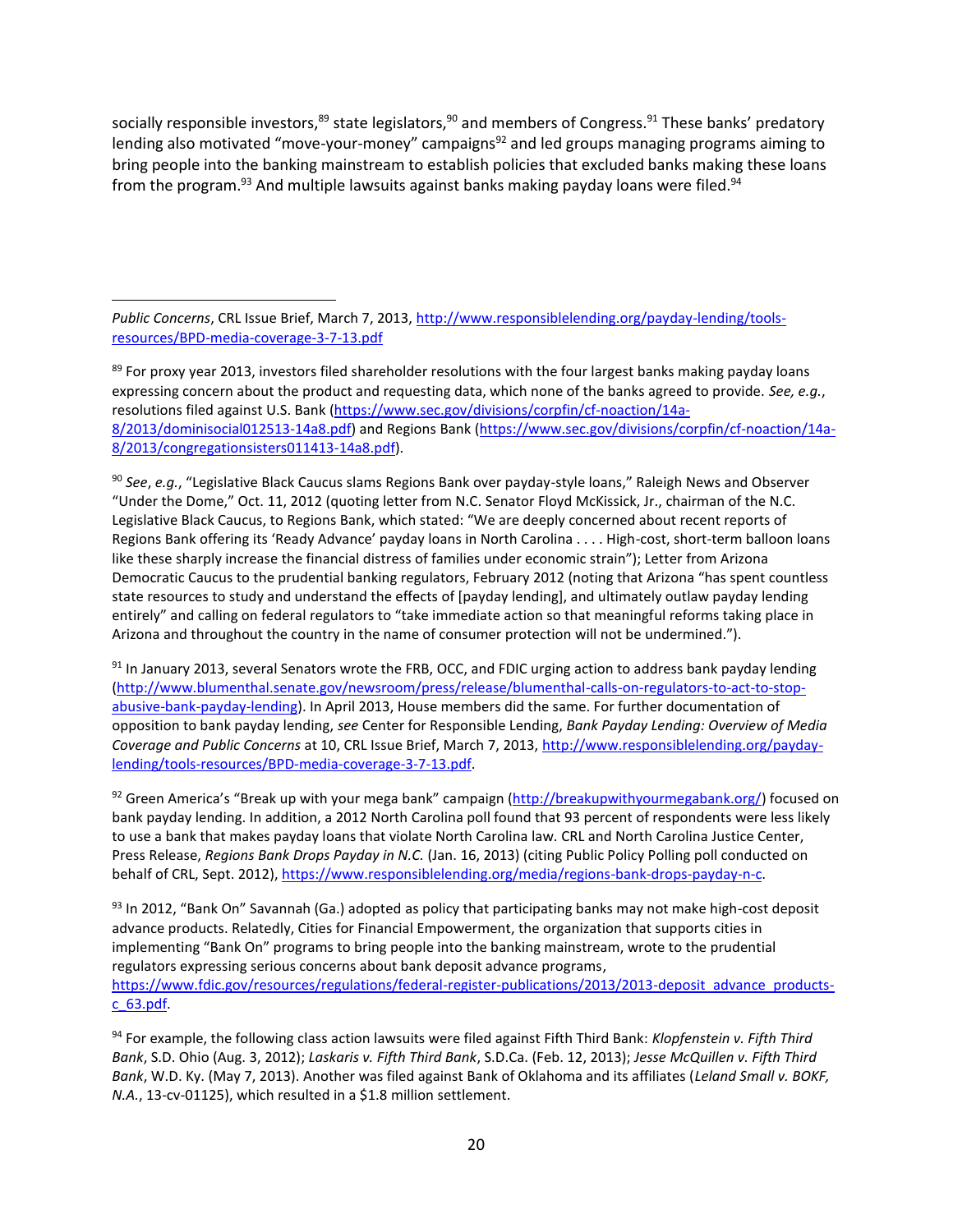### **VI. The Agencies Should Directly Examine the Non-Bank Partners in Any Partnerships Involving Loans Exceeding MLA 36% APR and Charge the Partnering Bank for the Associated Costs.**

The proposed guidance references the Agencies' "authority to examine and to regulate banking-related functions or operations performed by third parties for a banking organization to the same extent as if they were performed by the banking organization itself."<sup>95</sup> It further notes that "[w]hen circumstances warrant, the agencies may use their authorities to examine the functions or operations performed by a third party on the banking organization's behalf . . . [evaluating] safety and soundness risks . . . the third party's ability to fulfill its contractual obligations and comply with applicable laws and regulations, including those related to consumer protection (including with respect to fair lending and unfair or deceptive acts or practices)  $\ldots$ ."<sup>96</sup>

For all the reasons discussed in Section V above, partnerships involving loans exceeding MLA 36% should certainly be among the "circumstances" "warrant[ing]" direct examination of the non-bank partner. Moreover, given how great the risk to banks and consumers, and the greater supervisory resources required of the Agencies in order to directly examine the non-bank, the bank should shoulder the costs associated with these examinations.

### **VII. Guidance about Information Security Should Be Generally Applicable to All Companies with which a Bank Shares Data.**

The OCC's 2020 FAQs include a discussion of third-party risk management for data aggregators. The section raises concerns regarding, *inter alia,* information security and the safeguarding of sensitive customer data. However, these concerns should not be limited to data aggregators. Any guidance about information security should be generally applicable to all companies with which a bank shares data, including consumer reporting agencies (CRAs)<sup>97</sup> and other data gathering entities (*e.g.*, data brokers such as Acxiom).

After all, one of the worst data breaches in this nation's history occurred with, not a data aggregator, but a nationwide CRA - the Equifax data breach of 2017. Experian also had its own data breach in 2015 affecting 15 million consumers.<sup>98</sup> Banks regularly share or furnish information to the three nationwide CRAs (Equifax, Experian and TransUnion), as well to account screening CRAs such as ChexSystems and Early Warning Services.

The interagency proposed guidance itself does have a section 2.h on information security. However, that section focuses on assessing information security when conducting due diligence in evaluating whether to enter into a relationship with a third party. The section should be broadened to apply to all stages of the third party relationship, including ongoing monitoring. It should also include the specific concept

<sup>95</sup> 86 Fed. Reg. 38193, n.19 (citing 12 U.S.C. 1464(d)(7)(D) and 1867(c)(1)).

<sup>96</sup> 86 Fed. Reg. 38195.

 $97$  Note that a data aggregator could also be considered a CRA if the data is shared for a purpose covered by the Fair Credit Reporting Act, such as credit, employment or insurance.

<sup>98</sup> Letter from Consumer Advocates to Experian and T-Mobile re: Data Breach, Oct.2, 2015, *available at* www.nclc.org/images/pdf/credit\_reports/letter-experian-data-breach-oct2015.pdf.